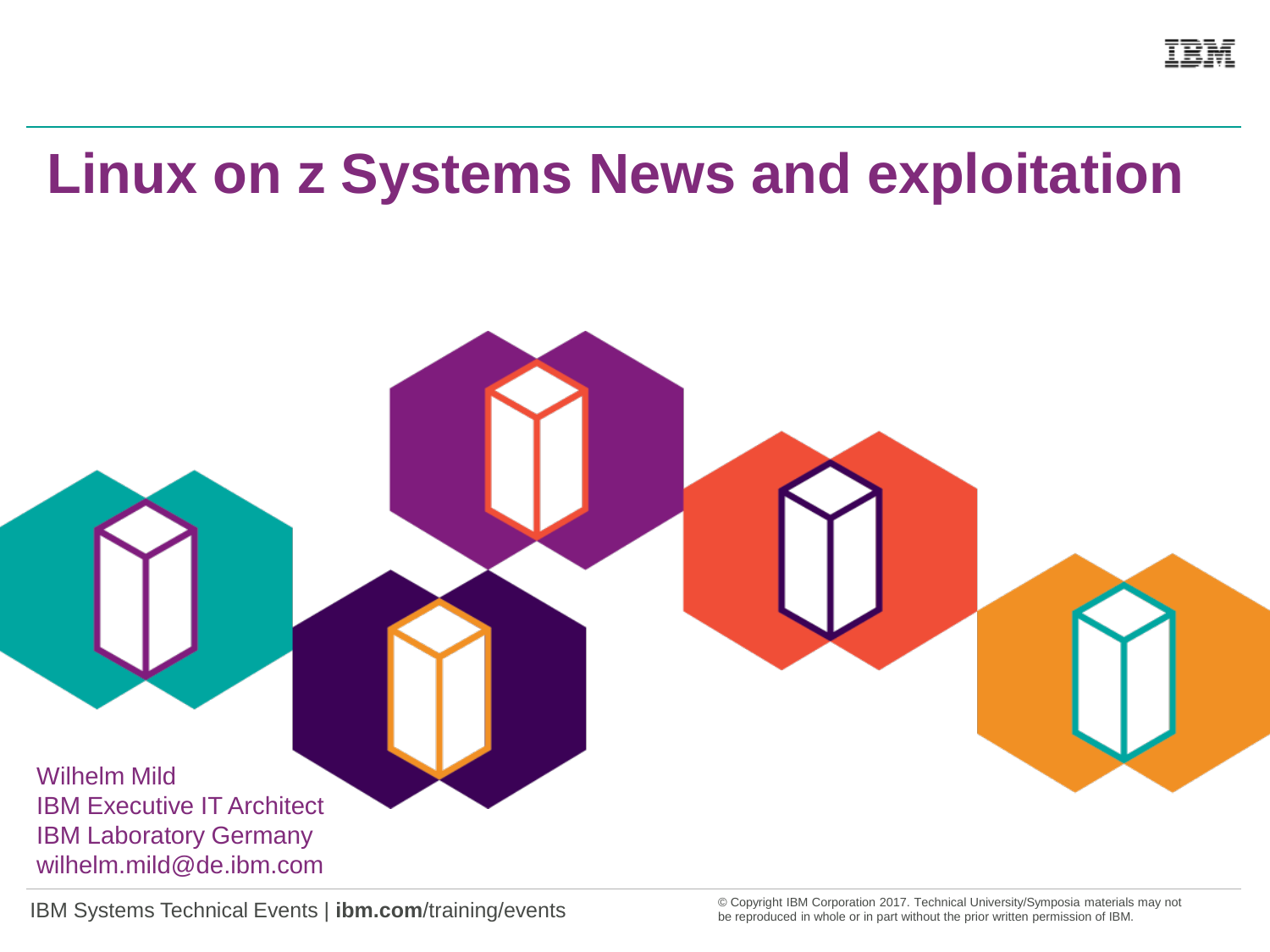

### Linux on IBM z Systems introduction

Interesting facts and numbers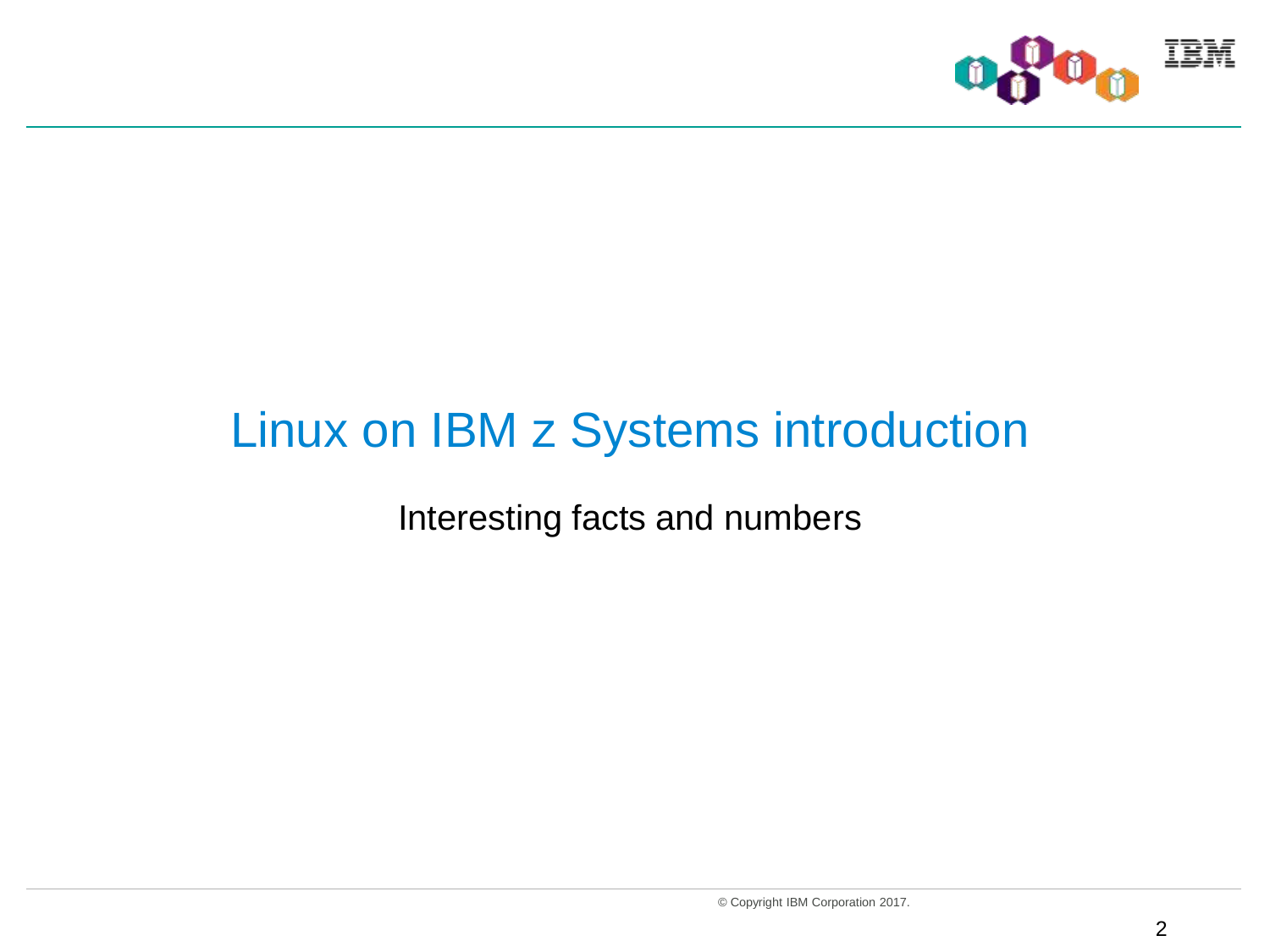

- How many git commits are there in the main Linux repository up to v4.10 649,791 commits (602,736 without merge commits, %7 merge commits)
- How many of these git commits are s390 related?  $-7,118$  commits  $(-1.1\%)$
- What is the maximum of lines added by a single git commit up to v4.10? git commit d7e09d0397e84eef "staging: add Lustre file system client support", 258,994 insertions(+)
- What is the maximum of lines added by a single git commit for s390? git commit 4a71df50047f0db6 "new qeth device driver", 13,498 insertions(+)
- What is the average size of a git commit in v4.x (patch lines)? 148.31 over all git commits in v4.0 – v4.10
- What is the average size of a s390 commit in v4.x (patch lines)? 223.83 lines for s390 related git commits in v4.0 - v4.10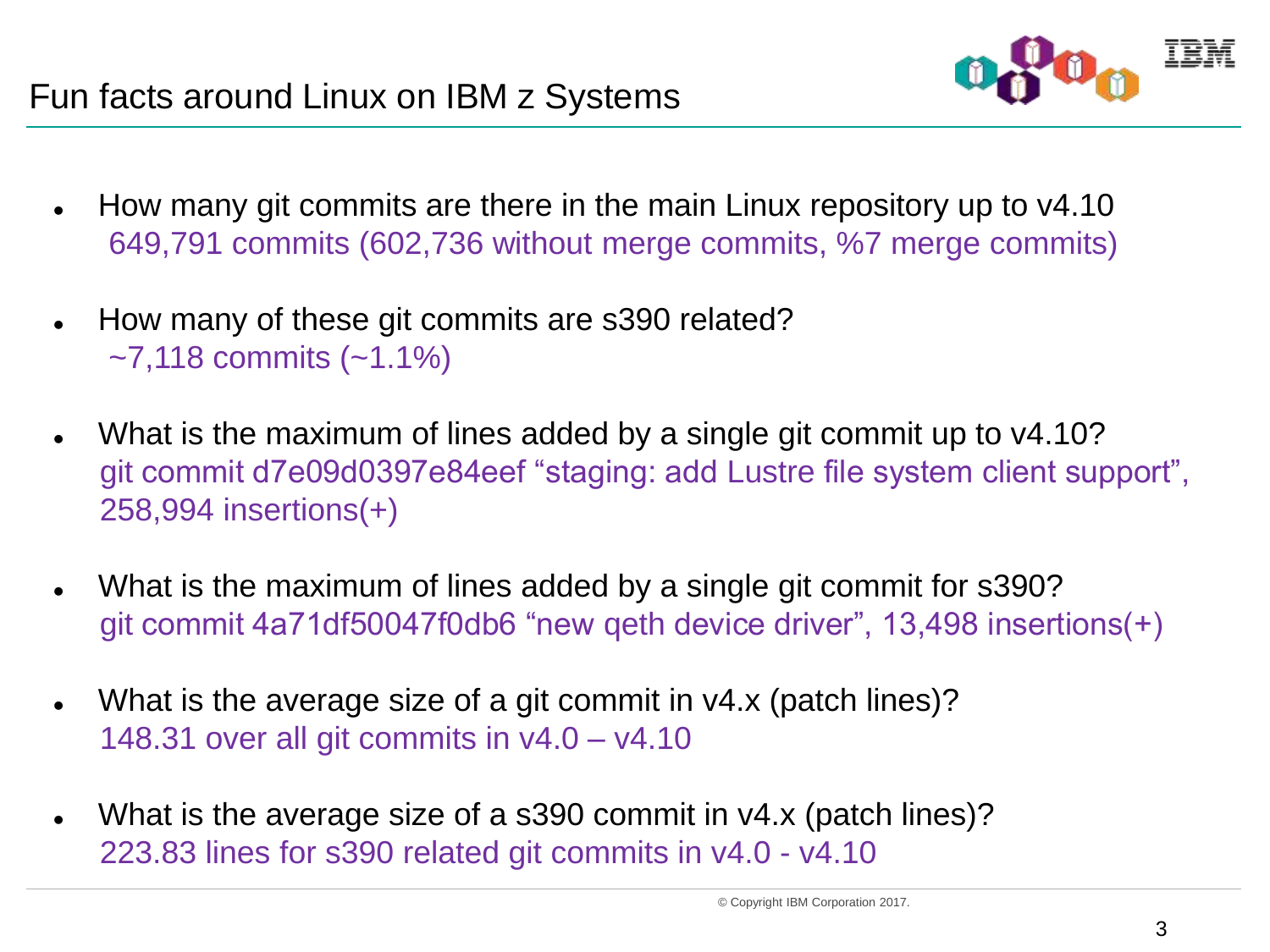### **Linux on IBM z Systems in 4Q2016**

*Installed Linux MIPS at 40% CAGR\**

- 49% of z Systems Customers have IFL's installed as of 4Q16
- Installed IFL MIPS increased by 14% YTY from 4Q15 to 4Q16
- 93 of the top 100 z Systems Enterprises are running Linux on z as of 4Q16 \*\*
- 29.5% of Total installed MIPS run Linux as of 4Q16
- 37% of all z Systems servers have IFLs
- 63% of new FIE/FIC z Systems accounts run Linux

\* Based on YE 2003 to YE 2016 \*\*Top 100 is based on total installed MIPS



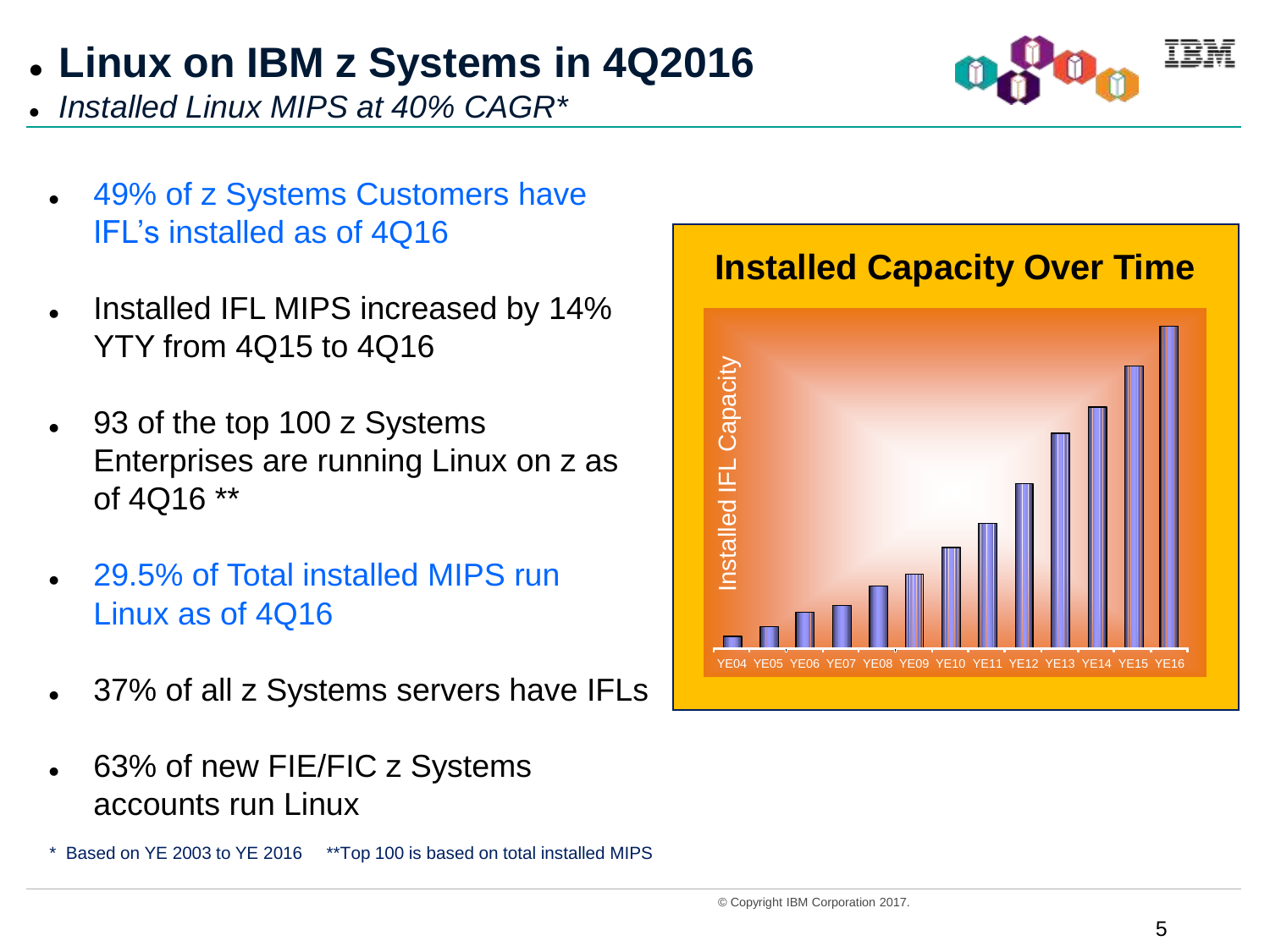

### Linux on IBM z Systems distributions

What is available today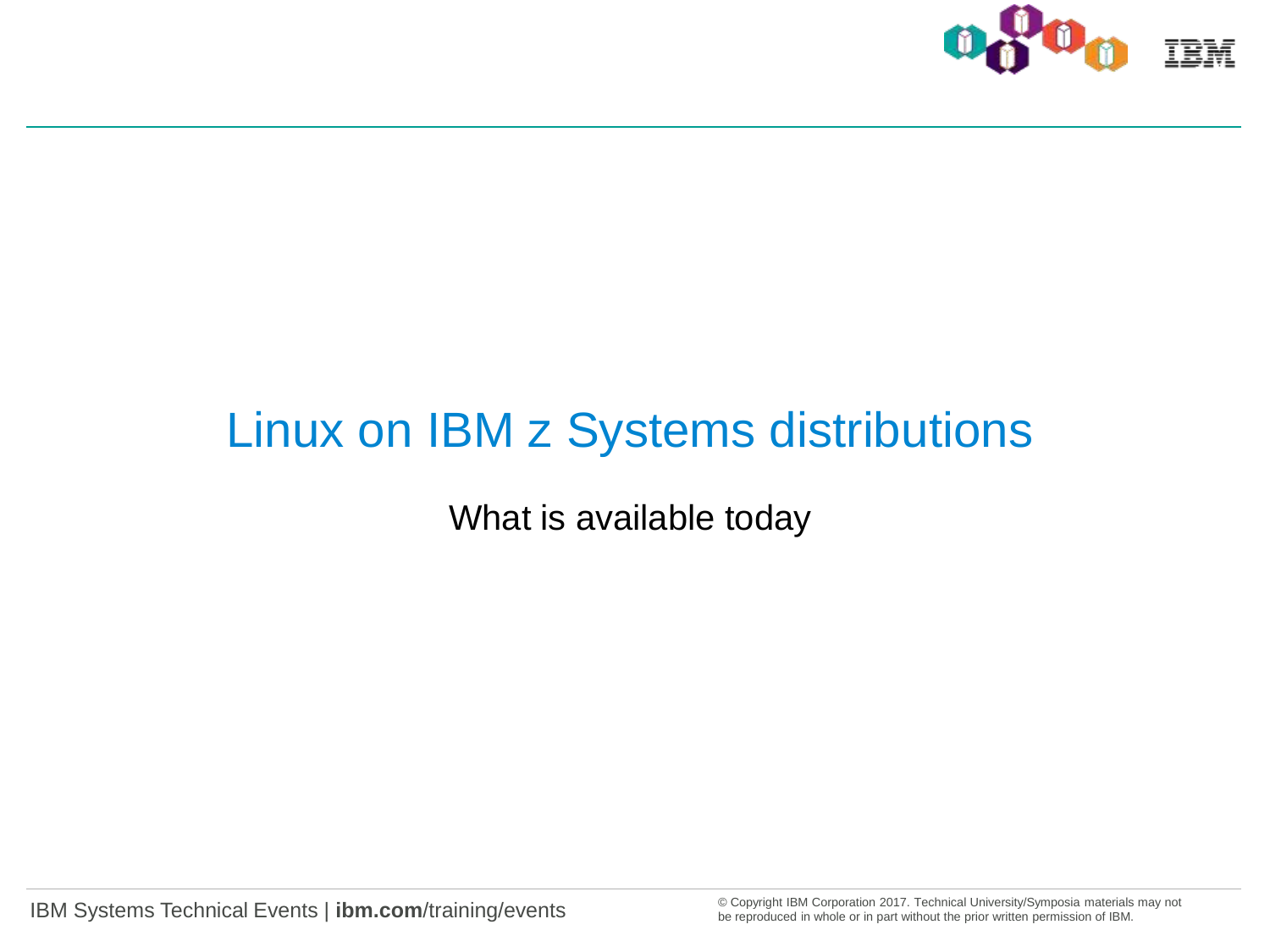

- **SUSE Linux Enterprise Server 10**
	- 07/2006 SLES10 GA: Kernel 2.6.16, GCC 4.1.0
	- 04/2011 SLES10 SP4; **EOS 31 Jul. 2013; LTSS: 30 Jul. 2016**
- **SUSE Linux Enterprise Server 11**
	- 03/2009 SLES11 GA: Kernel 2.6.27, GCC 4.3.3
	- 07/2015 SLES11 SP4: Kernel 3.0, GCC 4.3.4; EOS 31 Mar. 2019;
	- LTSS: 31 Mar. 2022

### **SUSE Linux Enterprise Server 12**

- 10/2014 SLES12 GA: Kernel 3.12, GCC 4.8
- 11/2016 SLES12 SP2: Kernel 4.4, GCC 4.8
- 09/2017 SLES12 SP3
- Last SP: EOS 31 Oct. 2024; LTSS: 31 Oct. 2027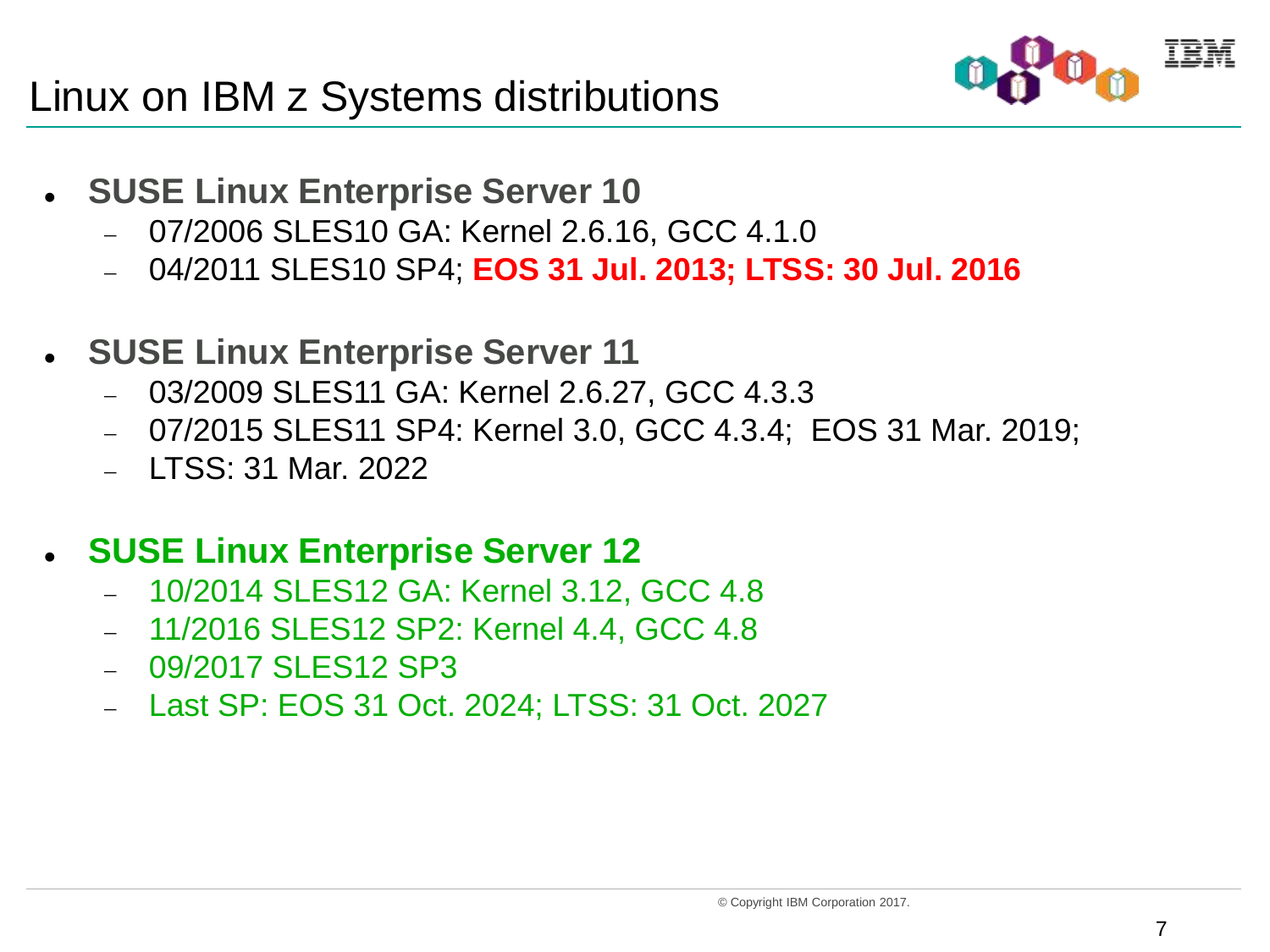

- **Red Hat Enterprise Linux AS 4**
	- 02/2005 RHEL4 GA: Kernel 2.6.9, GCC 3.4
	- 02/2011 RHEL4 Update 9; EOS 29 Feb. 2012; ELS: 31 Mar. 2017
- **Red Hat Enterprise Linux AS 5**
	- 03/2007 RHEL5 GA: Kernel 2.6.18, GCC 4.1.0
	- 09/2014 RHEL5 Update 11; EOS 31 Mar. 2017; ELS: 30 Nov. 2020
- **Red Hat Enterprise Linux AS 6**
	- 11/2010 RHEL6 GA: Kernel 2.6.32, GCC 4.4.0
	- 03/2017 RHEL6 Update 9; EOS 30 Nov. 2020; ELS: tbd
- **Red Hat Enterprise Linux AS 7**
	- 06/2014 RHEL7 GA: Kernel 3.10, GCC 4.8
	- 11/2016 RHEL7 Update 3; EOS 30 Jun. 2024; ELS: tbd
	- 2017 RHEL 7 Update 4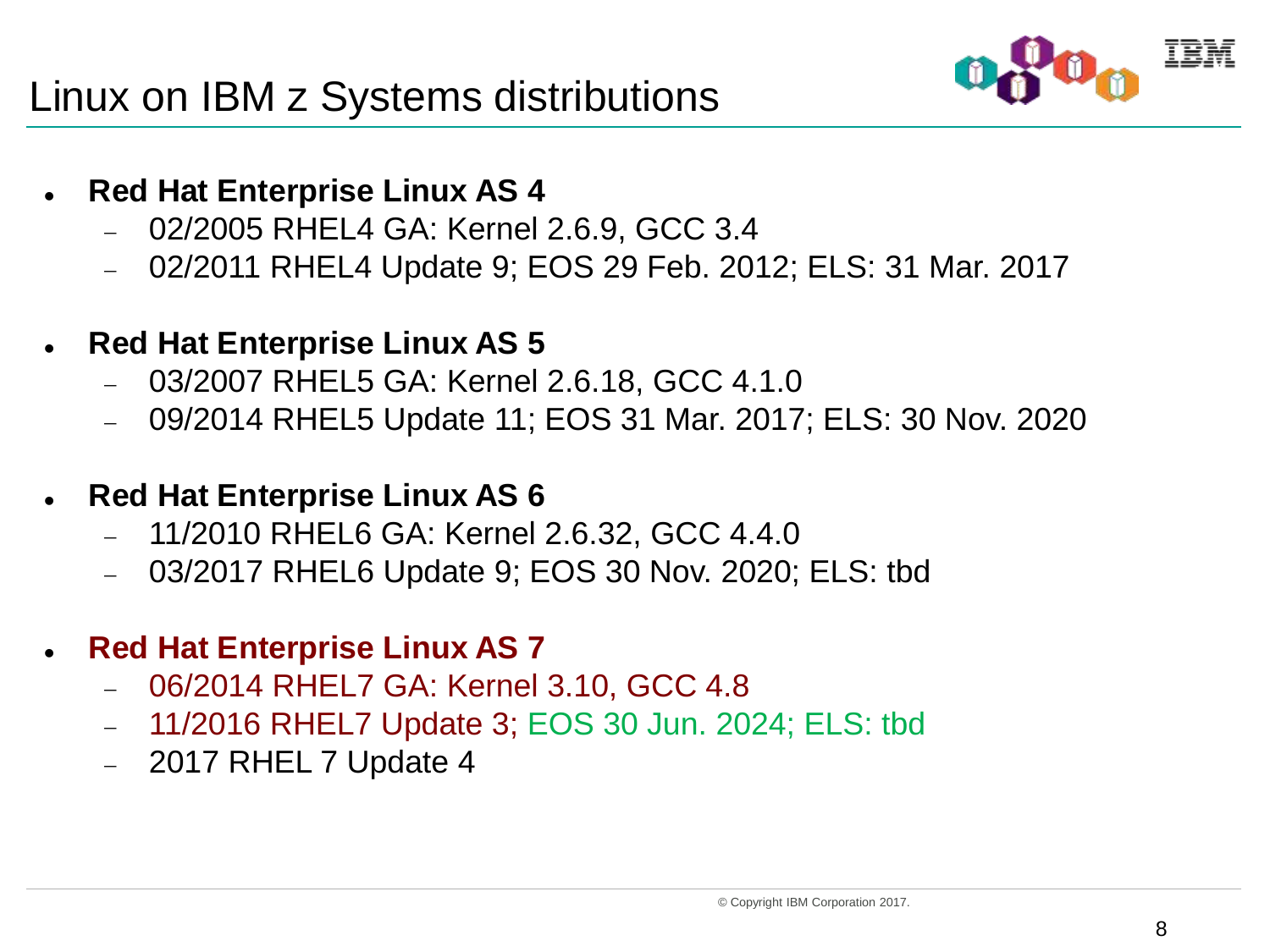### Linux on IBM z Systems distributions



- **Ubuntu 16.04 (Xenial Xerus)**
	- Canonical and IBM announced an Ubuntu based
	- distribution on LinuxCon 2015 in Seattle
	- 04/2016 Ubuntu 16.04 GA: Kernel 4.4, GCC 5.3.0+
	- 04/2017 Ubuntu 17.04 GA: Kernel 4.10, GCC 6.3.0+
	- Lifecycle:
		- Regular releases every 6 months and supported for 9 months
		- LTS releases every 2 years and supported for 5 years
		- LTS enablement stack will provide newer kernels within LTS releases
		- <http://www.ubuntu.com/info/release-end-of-life>
- **Others**
	- Debian, Slackware,
	- Support may be available by some third party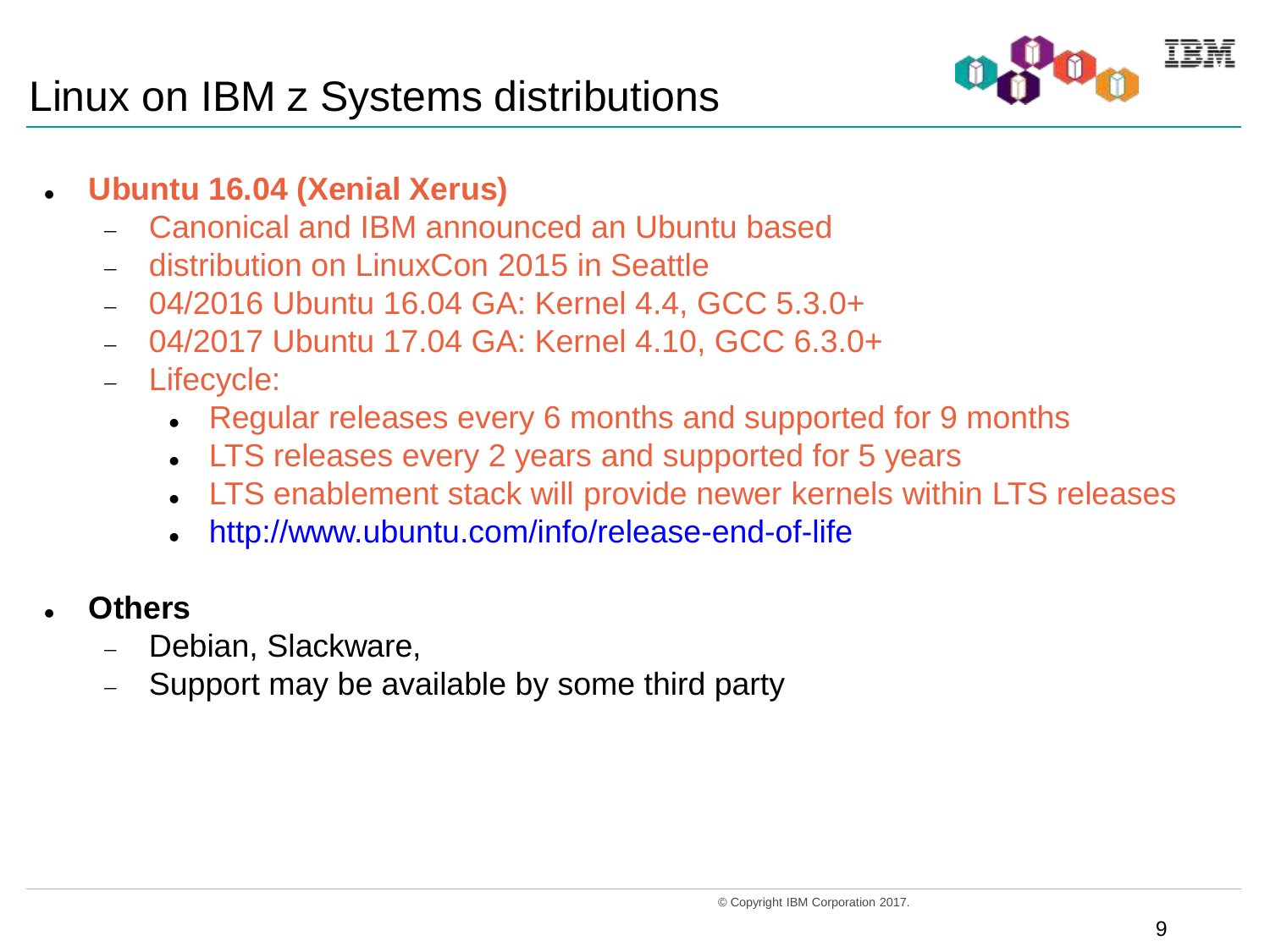

### Supported Linux Distributions

|                              | <b>LinuxONE Emperor</b> | LinuxONE Rockhopper      |                                  |                                |                             |  |  |
|------------------------------|-------------------------|--------------------------|----------------------------------|--------------------------------|-----------------------------|--|--|
| <b>Distribution</b>          | zt3                     | ztās                     | zEnterprise -<br>zBC12 and zEC12 | zEnterprise -<br>z114 and z196 | System z10<br>and System z9 |  |  |
| RHEL 7                       | $\bullet$               | $\bullet$                | $\bullet$                        | $\bullet$                      | ø                           |  |  |
| RHEL 6                       | $\hat{\mathbf{u}}$<br>Ø | ø<br>$\omega$            | $\bullet$                        | Ø                              | Ø                           |  |  |
| RHEL 5                       | $\bullet$               | $\bullet$ 1101           | $\bullet$                        | Ø                              | ø                           |  |  |
| RHEL $4(4)$                  | ø                       | ø                        | ø                                | $\bullet$                      | ø                           |  |  |
| SLES <sub>12</sub>           | $\bullet$ (2)           | (2)<br>ø                 | ø                                | $\bullet$                      | Ø                           |  |  |
| SLES 11                      | $\bullet$ (2)           | $\langle 2 \rangle$<br>Ø | ◎ (8)                            | Ø                              | Ø                           |  |  |
| <b>SLES 10<sup>(*)</sup></b> | O                       | $\bullet$                | $\bullet$                        | $\bullet$                      | $\bullet$                   |  |  |
| SLES 9 <sup>(*)</sup>        | Ø.                      | Θ                        | ⊗                                | $\bullet$                      | ☉                           |  |  |
| Ubuntu<br>16.04              | Ø                       | $\bullet$                | ø                                | $\bullet$                      | ø                           |  |  |

also supported. Please check with your service provider which kernel-levels are currently in support.

See [www.ibm.com/systems/z/os/linux/resources/testedplatforms.html](http://www.ibm.com/systems/z/os/linux/resources/testedplatforms.html) for latest updates and details.

Please check the link for minimum required kernel levels.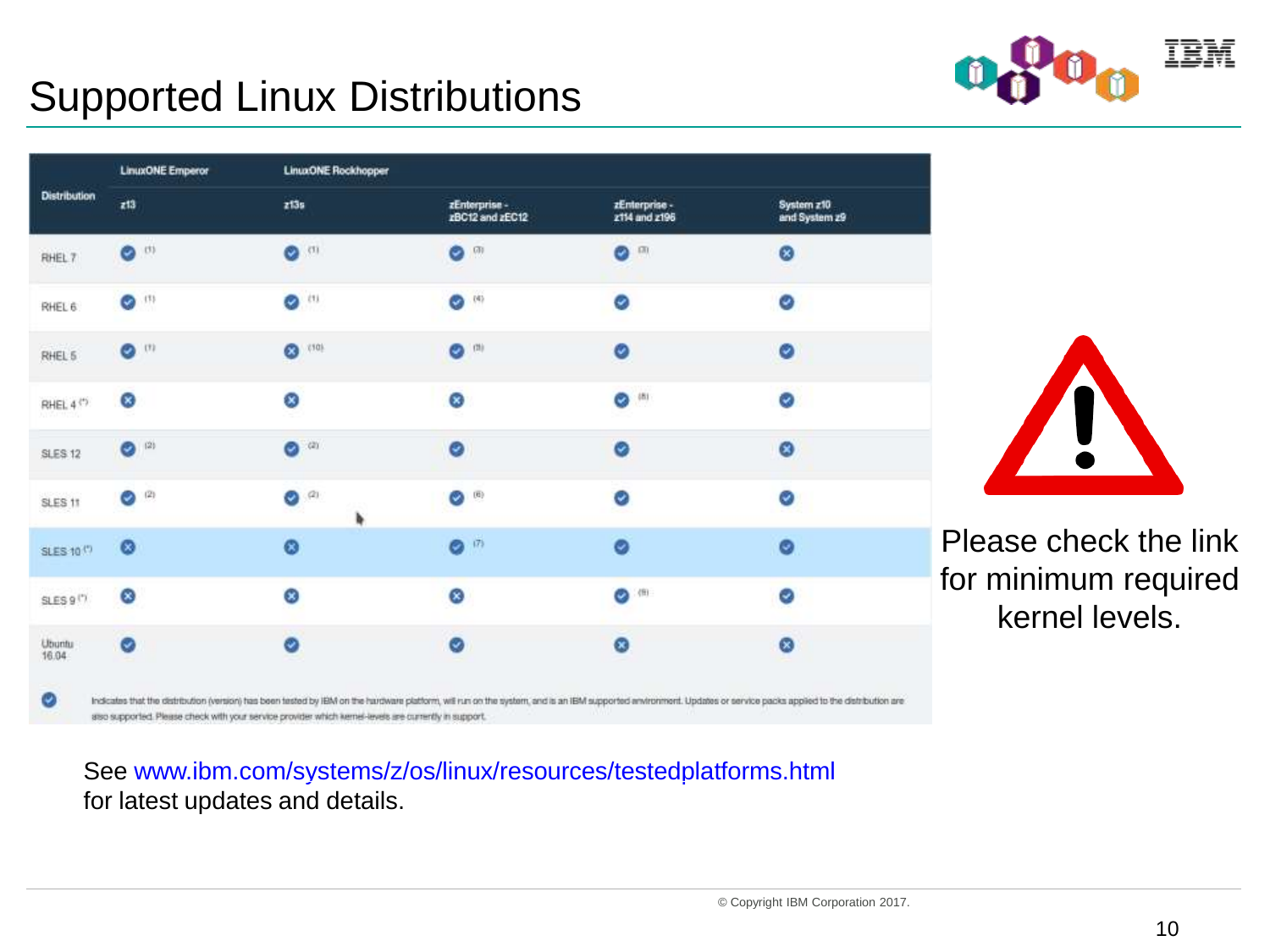

# Current Linux on IBM z Systems Technology

Key features & functionality already contained in the Distributions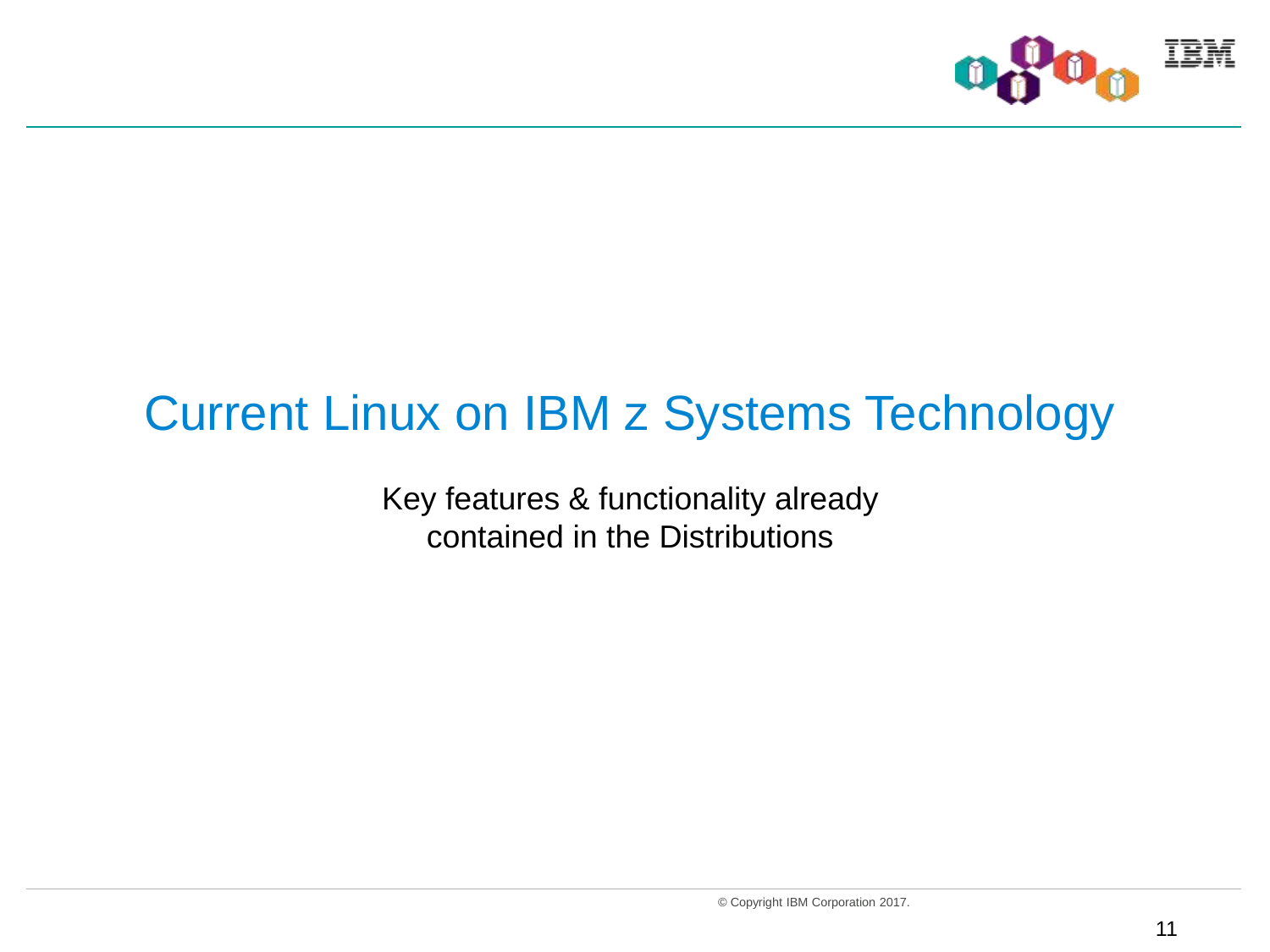

### Tag legend

#### **Supported distributions**



#### **Supported environments**





usable for guests running under

z/VM usable for guests running under KVM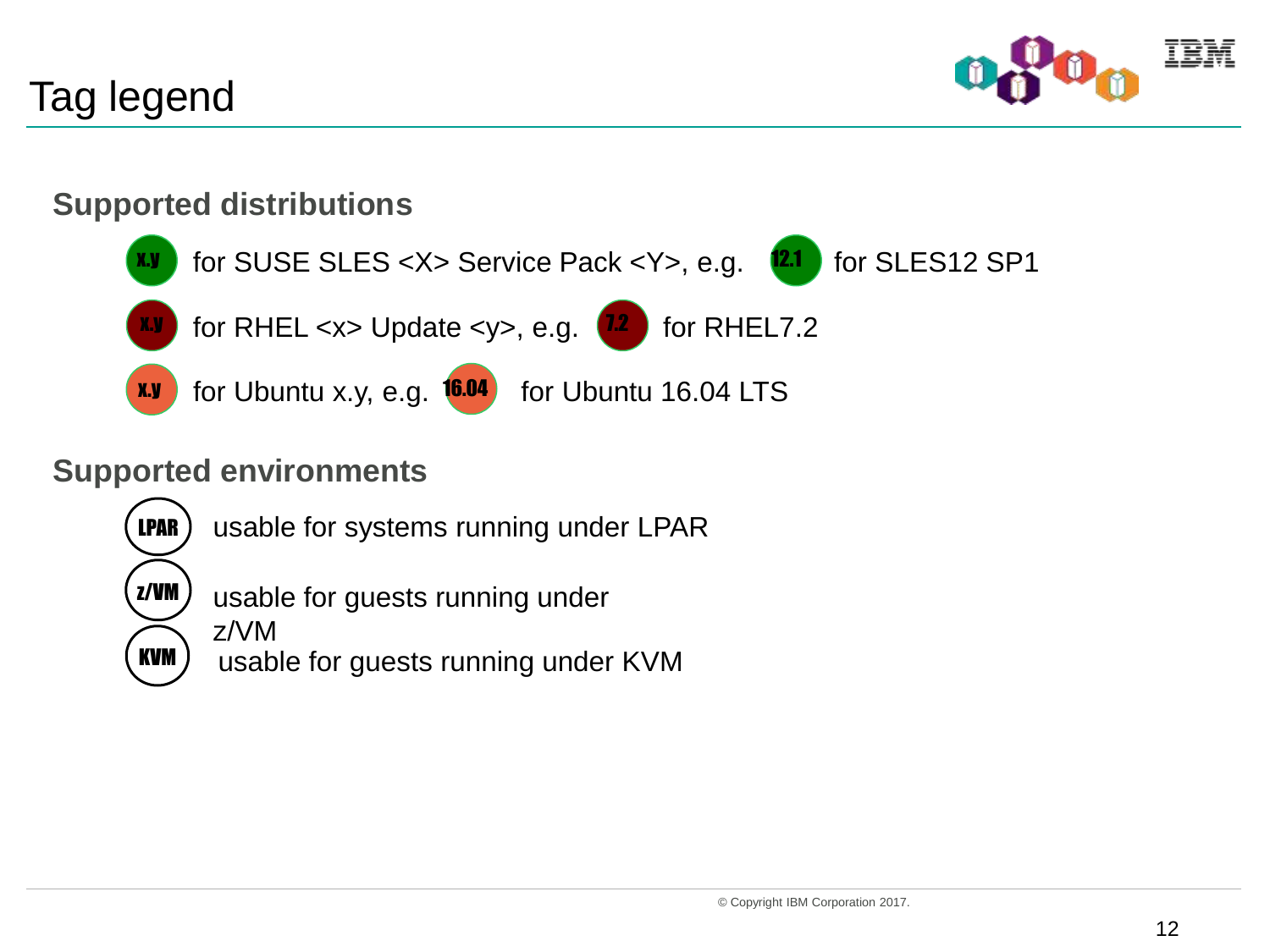#### 13

#### **Vector extension facility (kernel 3.18)**

IBM z13 Support

-

- Also known as single-instruction, multiple data (**SIMD**)
- 32 128-bit vector registers are added to the CPU
- 139 new instructions to operate on the vector registers
- User space programs can use vectors to speed up all
- kinds of functions, e.g. crc checksums, …
- Simple exploit: use new glibc runtime (strlen, strcpy, ...)

#### **CPU multi threading support (> kernel 3.19)**

- Also known as simultaneous multi-threading (**SMT**)
- Once enabled the multi threading facility provides multiple
- CPU threads for a single core (2 threads for SMT-2).
- The CPU threads of a core share certain hardware resources such
- as execution units or caches
- Avoid idle hardware resources, e.g. while waiting for memory









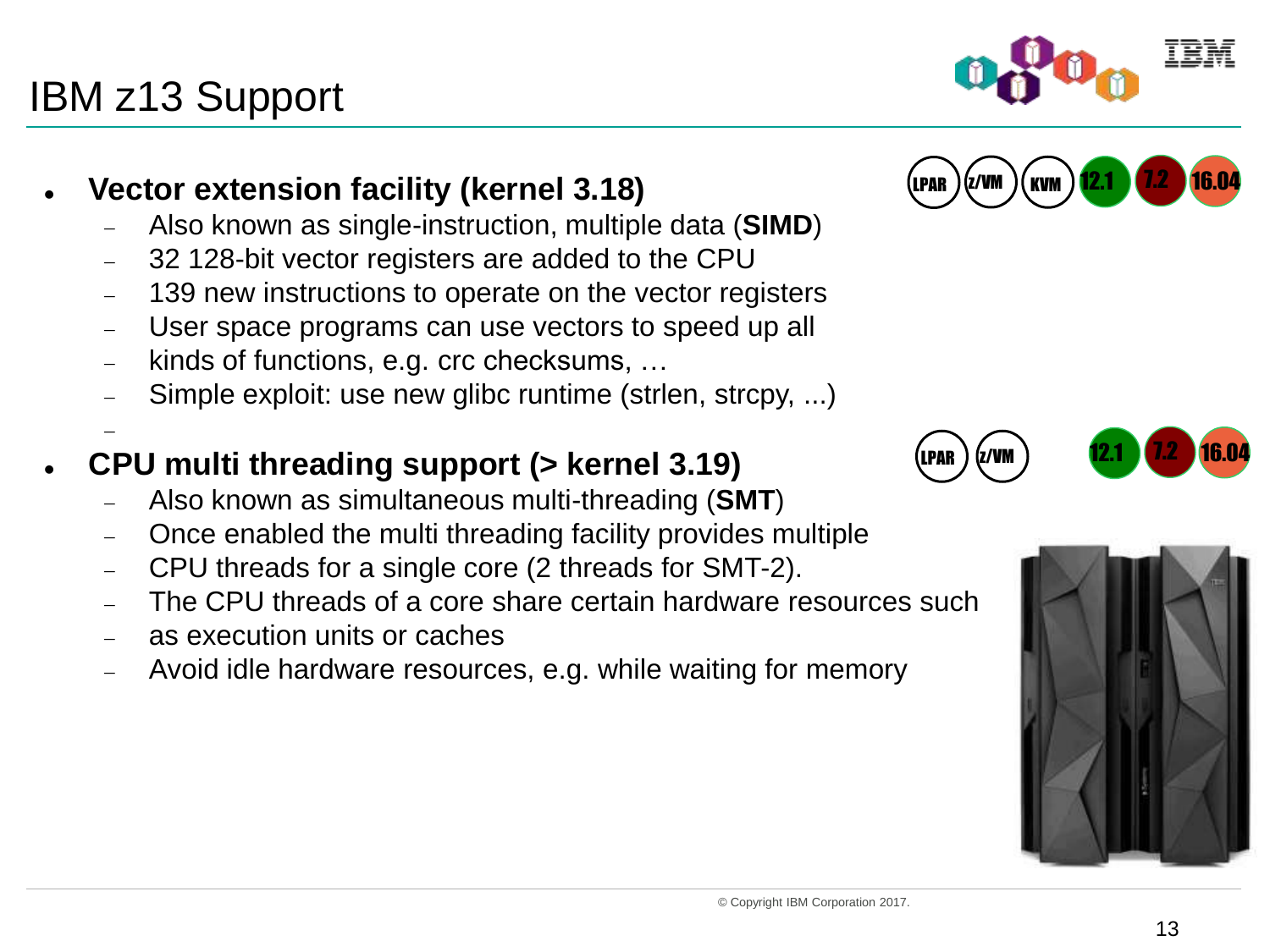### IBM z13 Support

- **Extended number of AP domains (kernel 3.18)**
	- AP crypto domains in the range 0-255 will be detected (was 15)
- **Crypto Express 5S cards (kernel 4.0)**
	- New generation of crypto adapters with improved performance
- **z13 cache aliasing (kernel 4.0)**
	- Shared objects mapped to user space need to be aligned
	- to 512KB for optimum performance on z13
- **Drawer scheduling domain level (kernel 4.8)**
	- Add another scheduling domain to reflect the exact machine structure for z13.
	- There are now: drawer(new), node, book(old), MC and SMT domains
	- Older kernel versions folded drawer and nodes into books



LPAR  $)(z$ /VM  $)$  12.1  $(7.2 \cdot 16.04$ 





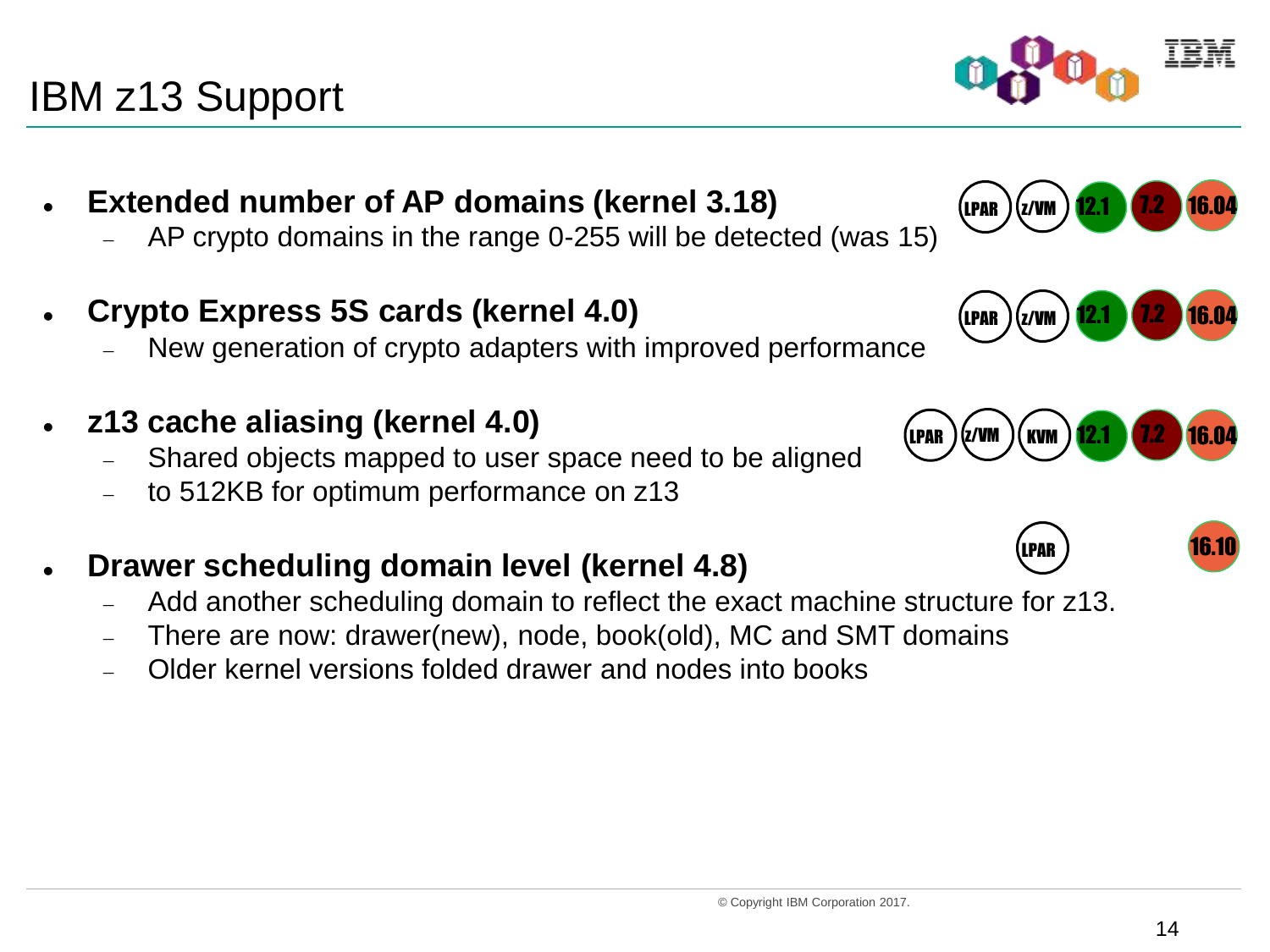#### 15

### **zEnterprise 196 exploitation (gcc 4.6)**

- Use option -march=z196 to utilize the new instructions added with z196
- Use -mtune=z196 to schedule the instruction appropriate for the new
- out-of-order pipeline of z196
- Re-compiled code/apps get further performance gains through 110+ new instructions

### **zEC12/zBC12 exploitation CPU (gcc 4.8)**

- Use option -march=zEC12 to utilize the instructions added with  $zEC12$
- Use option -mtune=zEC12 to schedule the instructions appropriate for the
- pipeline of zEC12

Compiler Toolchain

Transactional memory support, Improved branch instructions

### **z13/z13s exploitation CPU (gcc 5.2)**

- Use option -march=z13 to utilize the instructions added with z13
- Use option -mtune=z13 to schedule the instructions appropriate for the pipeline of z13
- SLES12SP1 support with the gcc 5.3.1 toolchain module

**Tip:** The default compiler is often somewhat backlevel. Need to install an optional newer compiler.

Code runs faster but not on older machines.

# LPAR )(z/vm )(kvm ) <mark>11.2 (6.1 16.04</mark>





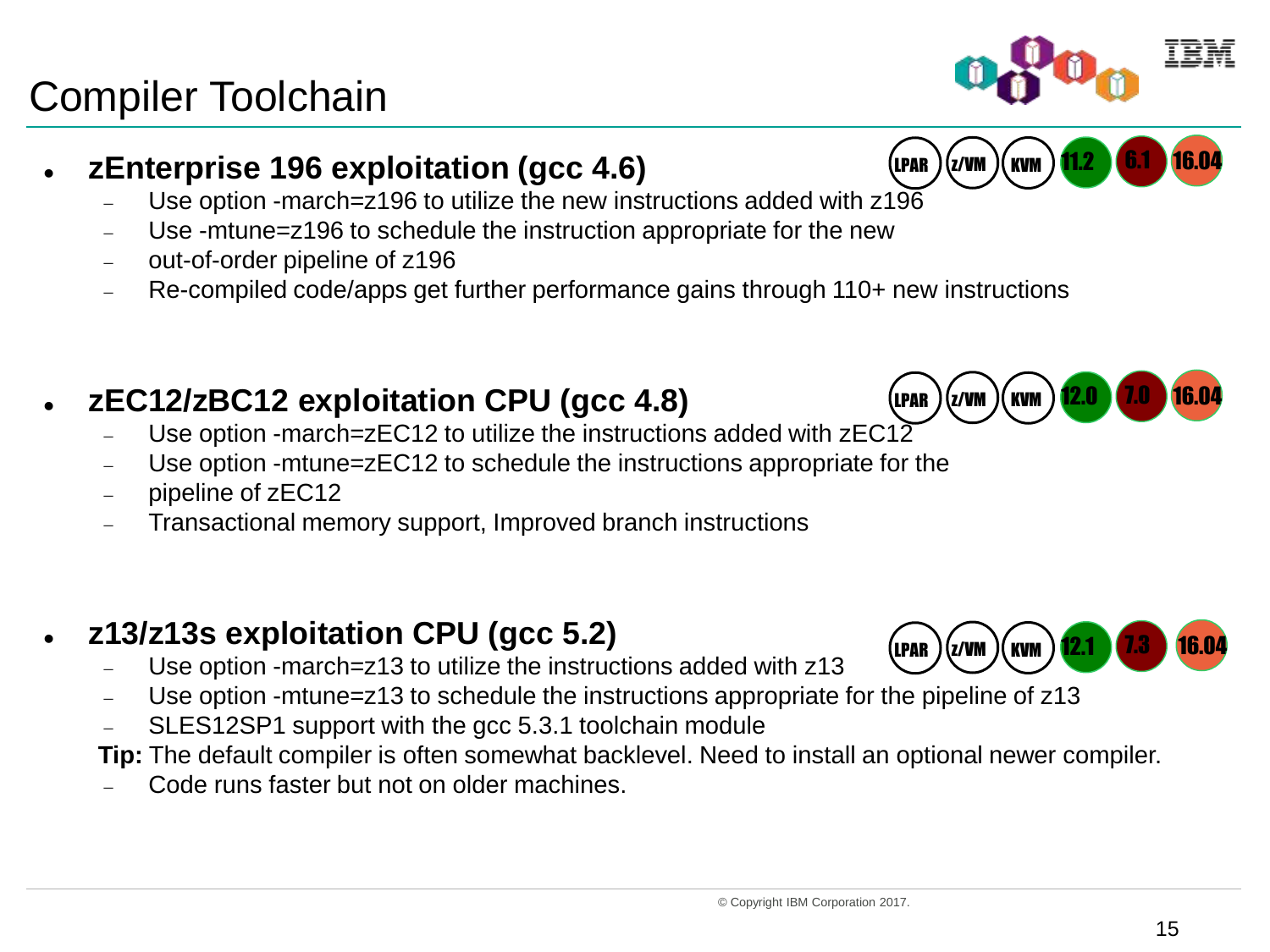### 16

#### **Support for IPL Device in Any Sub-Channel Set (kernel 4.4)**

- Allows to boot the OS from a device with an address '0.x.yyyy' with  $x = 0$
- **Add a statistic for diagnose calls (kernel 4.4)**
	- Provide the number of diagnose calls per CPU via '/sys/kernel/debug/diag\_stat'
	- Useful to find lock contention problems, watch the values for diag 044 and diag 09c
	- The high value on CPU #0 is due to a timing loop at IPL

| # cat /sys/kernel/debug/diag_stat |             |                  |                  |   |                                |
|-----------------------------------|-------------|------------------|------------------|---|--------------------------------|
|                                   | <b>CPU0</b> | CPU <sub>1</sub> | CPU <sub>2</sub> |   | CPU <sub>3</sub>               |
| diag 008:                         | 0           | 0                | 0                | 0 | <b>Console Function</b>        |
| diag 00c:                         | $\mathbf 0$ | 0                | 0                | 0 | <b>Pseudo Timer</b>            |
| diag 010:                         | 0           | 0                | 0                | 0 | <b>Release Pages</b>           |
| <u>diag 014:</u>                  |             |                  |                  | 0 | <b>Spool File Services</b>     |
| diag 044:                         | 663700      |                  |                  |   | <b>Voluntary Timeslice End</b> |
| $diag 064$ :                      | 0           | o                | U                | o | <b>NSS Manipulation</b>        |
| diag 09c:                         | 3           | $\overline{2}$   | 3                |   | <b>Relinquish Timeslice</b>    |
| diag 0dc:                         | U           |                  |                  |   | <b>Appidata Control</b>        |
| diag 204:                         | 0           | 0                | 0                | 0 | <b>Logical-CPU Utilization</b> |
| diag 210:                         | 0           | 0                | 0                | 0 | <b>Device Information</b>      |
| diag 224:                         | 0           | 0                | 0                | 0 | <b>EBCDIC-Name Table</b>       |
| diag 250:                         | 0           | 0                | 0                | 0 | <b>Block I/O</b>               |
| diag 258:                         |             | 0                | 0                | 0 | <b>Page-Reference Services</b> |
| diag 288:                         | 0           | 0                | 0                | 0 | <b>Time Bomb</b>               |
| diag 2c4:                         | 0           | 0                | 0                | 0 | <b>FTP Services</b>            |
|                                   |             |                  |                  |   |                                |

### Miscellaneous new kernel features



LPAR<sup>2</sup>

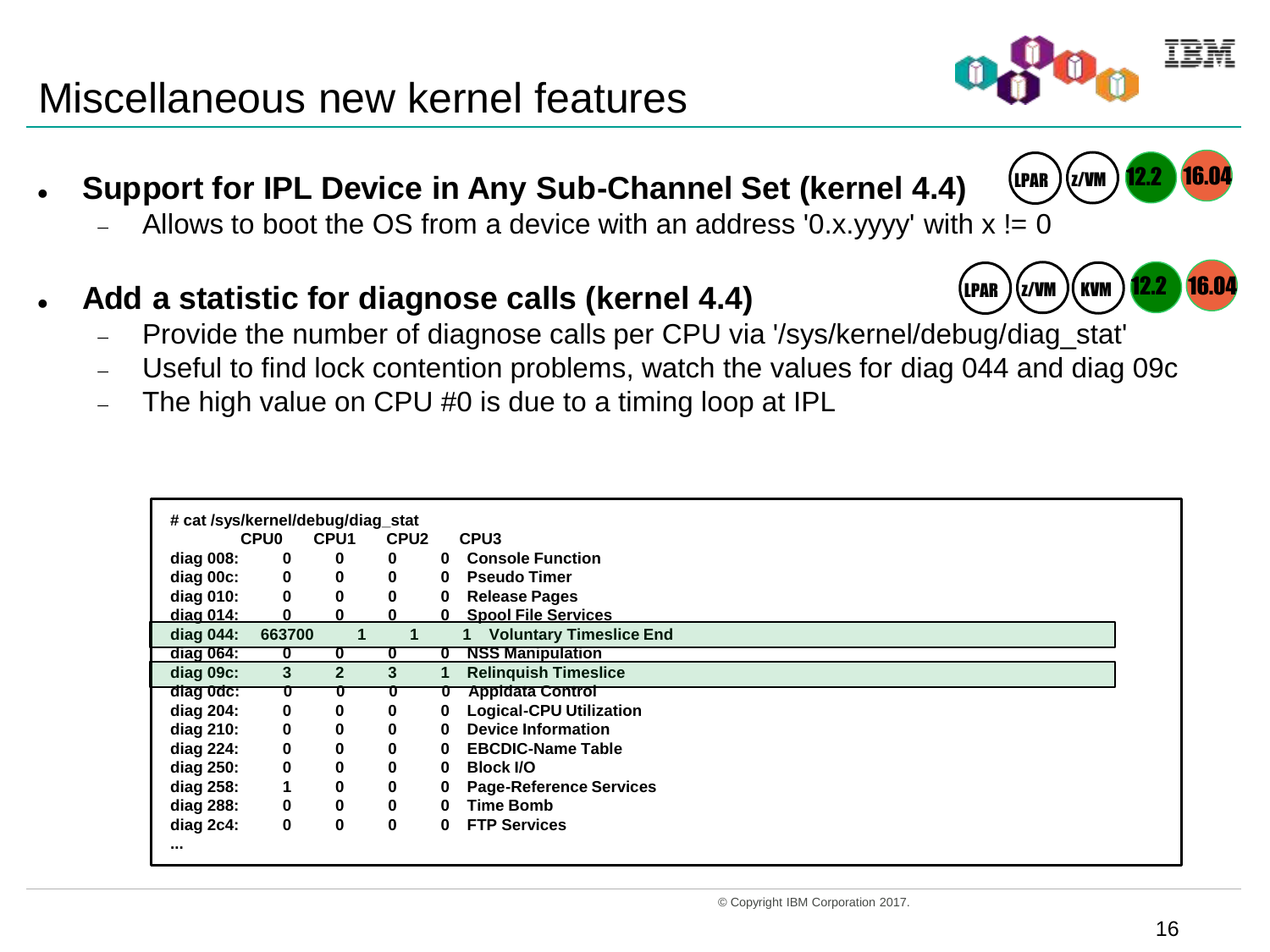### Miscellaneous new kernel features

- **LPAR offset handling (kernel 4.8)**
	- Initialize the Linux system clock with the physical TOD clock,
	- effectively removing the LPAR offset
	- Get Linux to a consistent time base in regard to other machines
- **2GB pages for hugetlbfs (kernel 4.8)**
	- Extend the huge page support to allow 2GB huge pages next to 1MB large pages
	- Access 2GB pages either through the mmap() or SysV shared memory system calls
	- Transparent Huge (THP) Pages are not affected by this, they stay at 1MB pages
	- Promises to speed up Java with large heap sizes and databases with big SGAs
- **Vector optimization for CRC32 (kernel 4.8)**
	- Cyclic redundancy checks (CRCs) are error-detecting codes commonly
	- used in network protocols and file systems
	- Speed up the in-kernel CRC32 code by by use of vector instructions









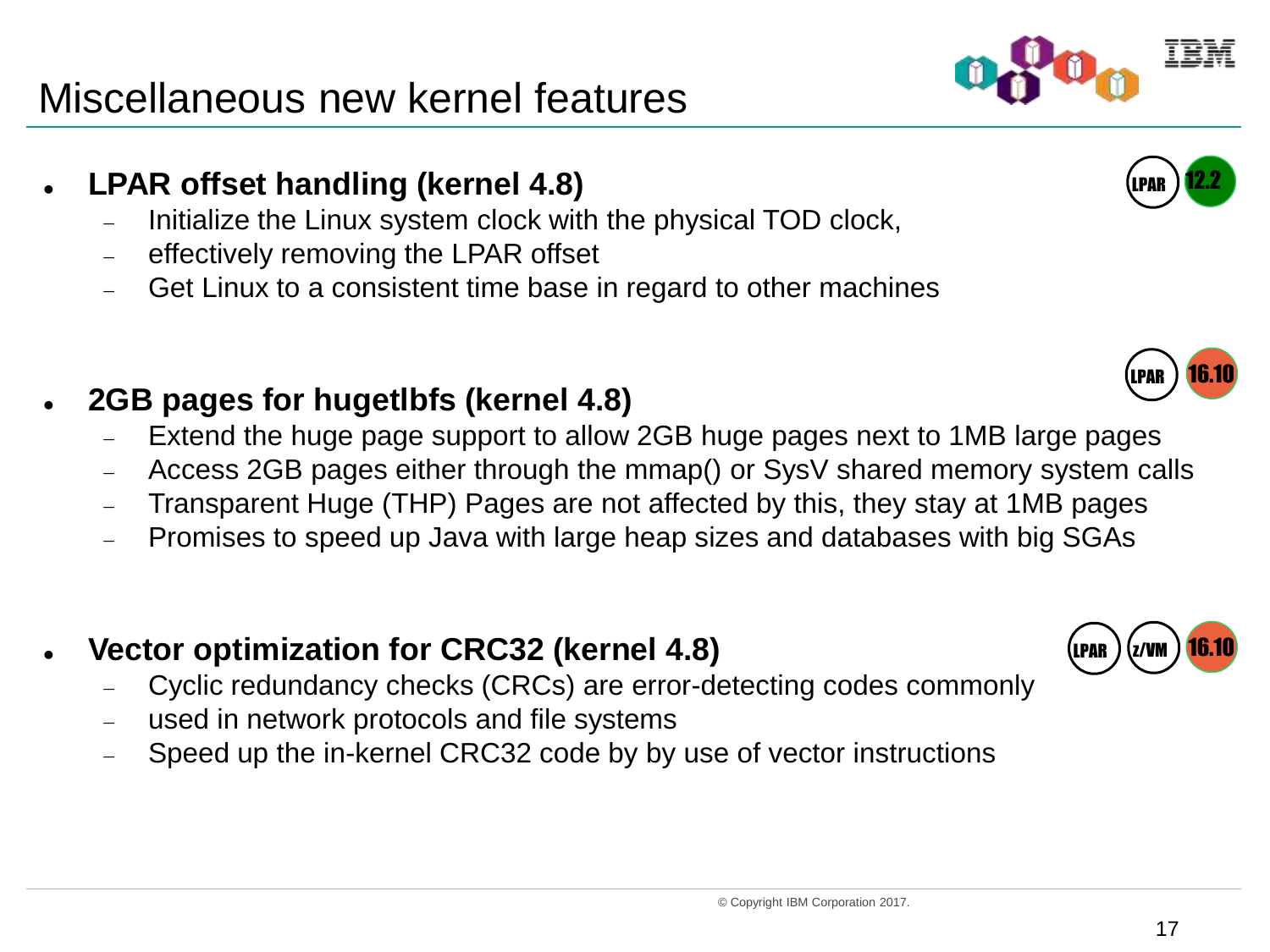

|  | u |  |
|--|---|--|



#### **Inner loop of crc32\_be:**

| # %v9 contains a magic constant, %v1-%v4 the intermediate checksum |               |                 |                                 |                            |
|--------------------------------------------------------------------|---------------|-----------------|---------------------------------|----------------------------|
| LOOP:<br><b>VLM</b>                                                |               | %v5,%v8,0,%r3   | # load next 64 bytes $_{st}$    |                            |
|                                                                    | <b>VGFMAG</b> | %v1,%v9,%v1,%v5 | # $1_{nd}$ GF(2) multiplication |                            |
|                                                                    | <b>VGFMAG</b> | %v2,%v9,%v2,%v6 | # $2_{rd}$                      | GF(2) multiplication       |
|                                                                    | <b>VGFMAG</b> | %v3,%v9,%v3,%v7 | # $3th$                         | GF(2) multiplication       |
|                                                                    | <b>VGFMAG</b> | %v4,%v9,%v4,%v8 | #4                              | GF(2) multiplication       |
|                                                                    | aghi          | %r3,64          |                                 | #                          |
| $but = but + 64$                                                   |               |                 |                                 |                            |
|                                                                    | aghi          | $%r4.-64$       |                                 | #                          |
| $len = len - 64$                                                   |               |                 |                                 |                            |
|                                                                    | cghi          | %r4.64          |                                 | #                          |
| check remaining length                                             |               |                 |                                 |                            |
| <b>LOOP</b><br>jnl                                                 |               |                 |                                 | # loop if $\ge$ = 64 bytes |
| remain                                                             |               |                 |                                 |                            |
|                                                                    |               |                 |                                 |                            |
|                                                                    |               |                 |                                 |                            |

9 instructions to do crc32 for 64 bytes  $\rightarrow$  much faster than original implementation SIMD instruction VGFMAG does 2 multiplications and an add in a single instruction



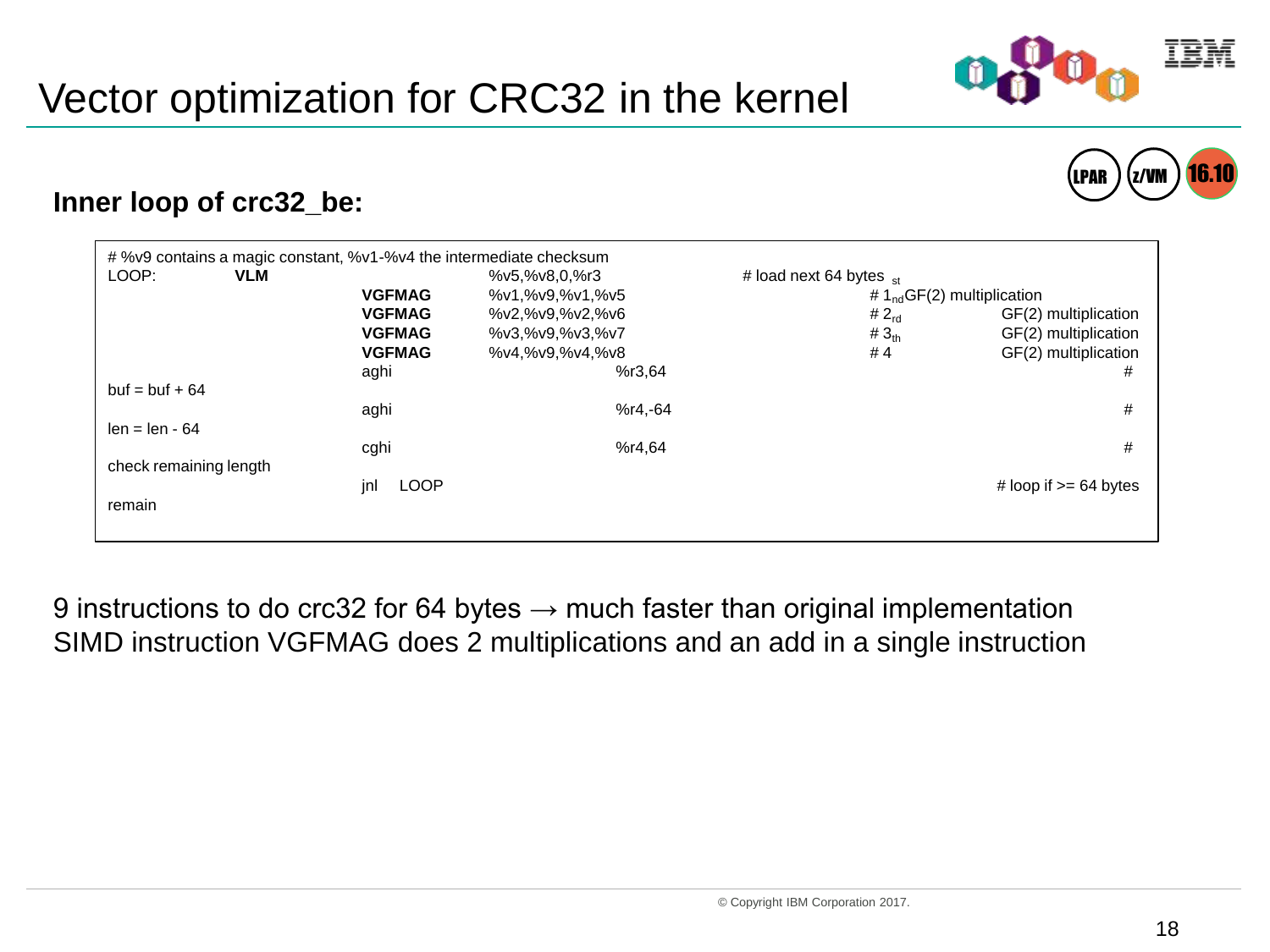### Container Support for Docker

- **Docker provides lightweight containers**
	- Self contained set of files to package an application
	- with all of its dependencies
- **Applications in containers share the OS kernel**
	- **No virtualization – no virtualization overhead**
- $\bullet$ **"Build, Ship, and Run Any App, Anywhere"**
	- One implementation of a container solution that runs the same anywhere
	- Maintained by Docker, Inc.
	- Docker Hub cloud-based registry service, see [https://hub.docker.com](https://hub.docker.com/)
- **Power tool to build, modify, deploy, run, manage containers**
	- E.g. "docker run hello-world"





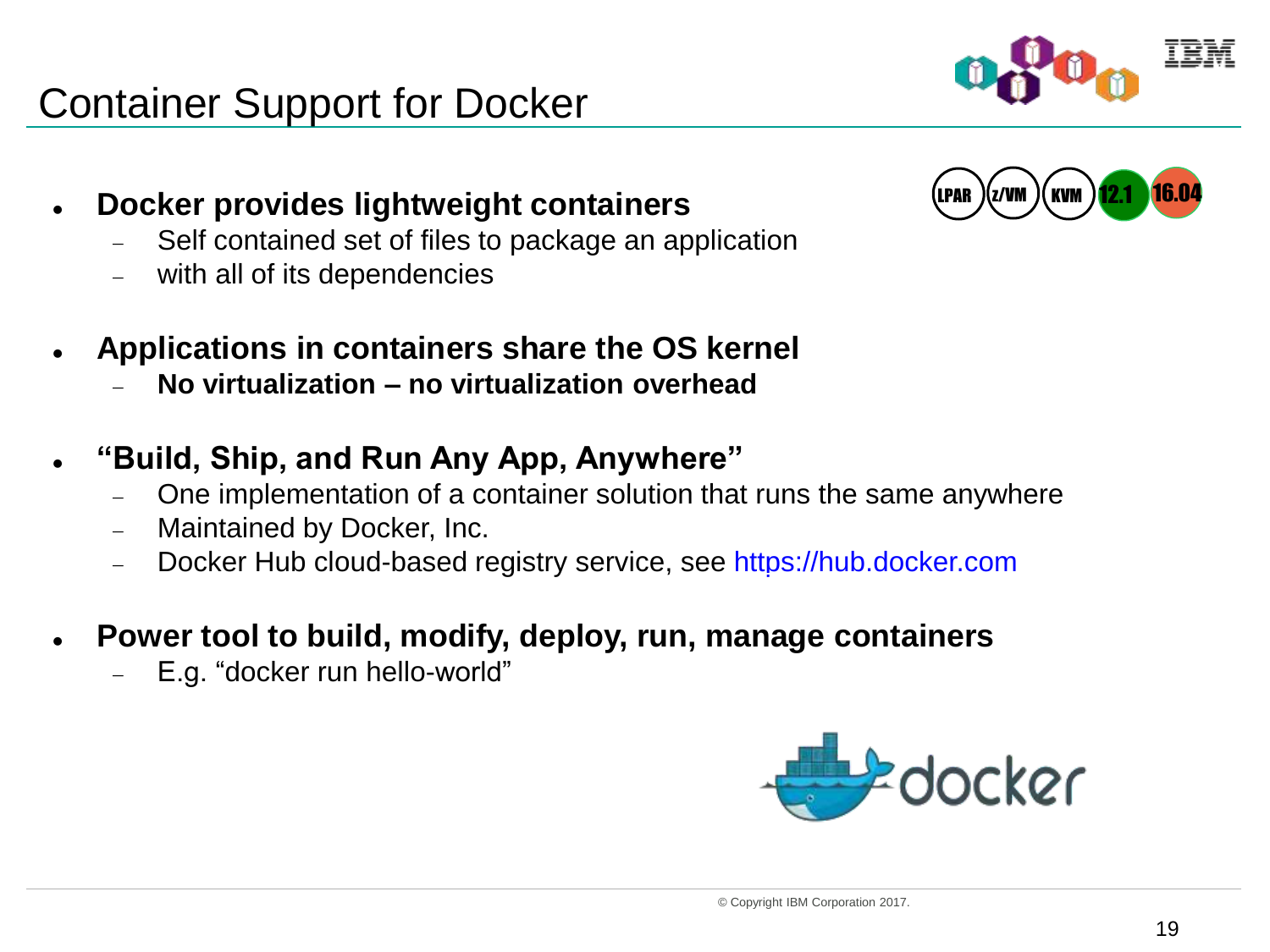

### Current Linux on IBM z Systems Technology

### Platform features & functionality from IBM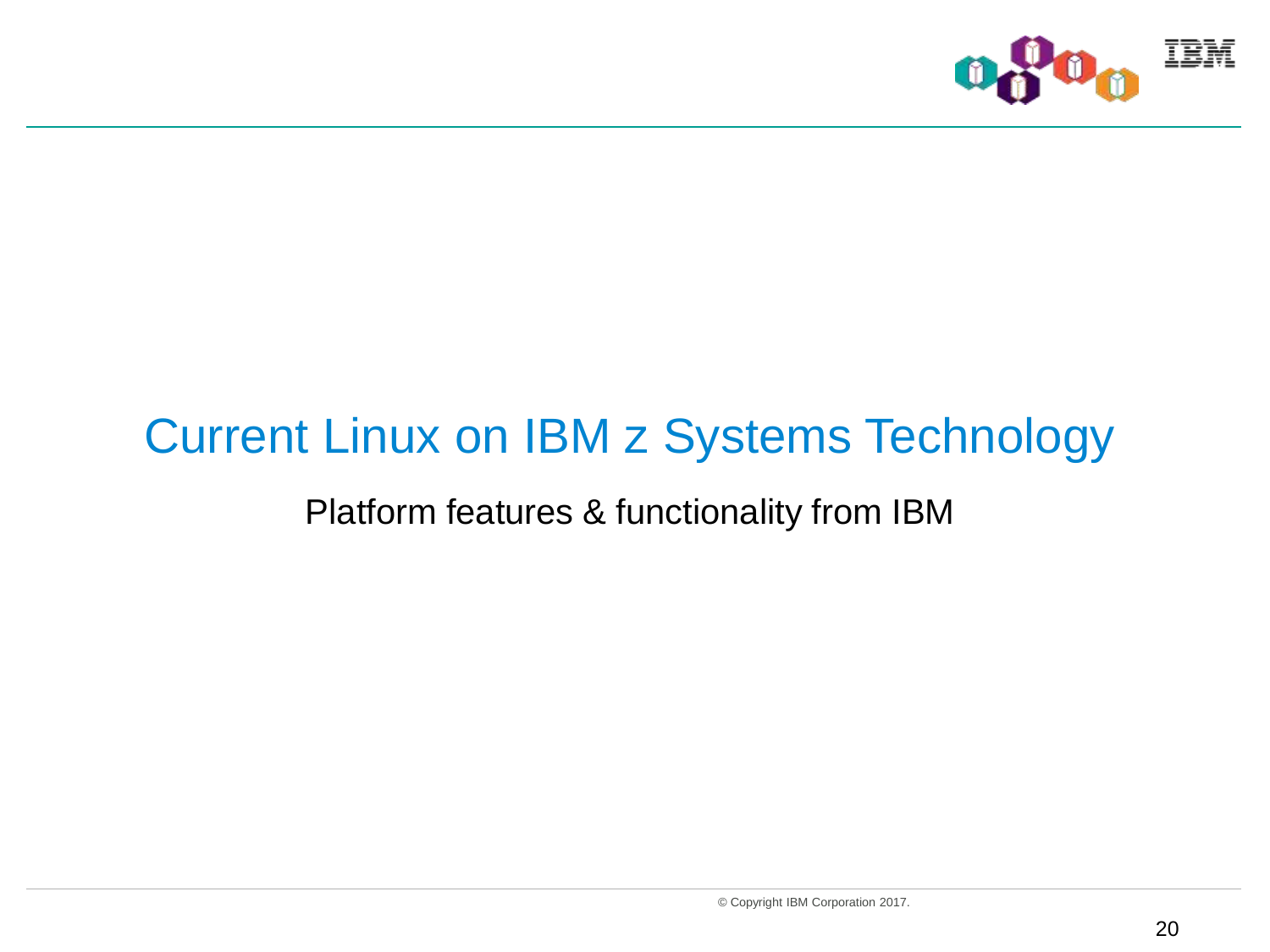

- **Blockchain** is a technology for a new generation of transactional applications.
- **2** of the 3 **IBM Blockchain offerings use Linux on IBM z Systems**:
	- The **High Security plan** of **IBM Blockchain on Bluemix** cloud
	- **IBM Blockchain on IBM z Systems** on premise
- Both profiting from **qualities of z Systems** (security, availability, performance):
	- Co-location with business data
	- Isolated partitions in memory keep ledgers separate and secure
	- High availability and scalability of IBM z Systems
	- Hardware encryption with built-in accelerators
	- Reduced data center footprint, simplified management, energy savings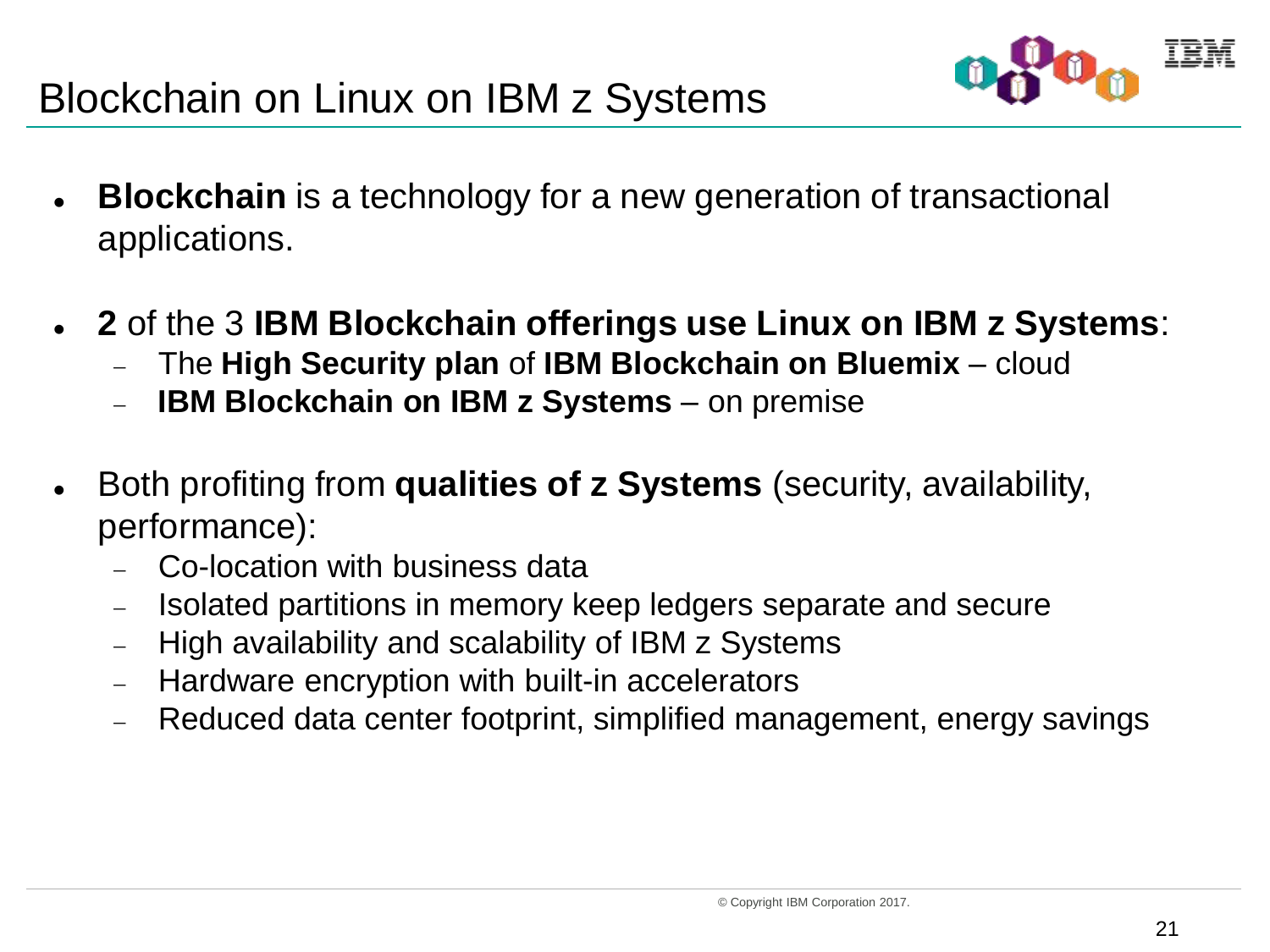

- **IBM DB2 Advanced Enterprise Server Edition 11.1** provides a comprehensive database solution for the enterprise
	- **DB2 BLU:** Incorporates **in-memory columnar technology**
	- **parallel vector processing (SIMD)**
	- **data compression**
	- **data skipping** for faster insight without the limitations of in-memoryonly systems (partial database load)
- **Supported distributions**:
	- Red Hat Enterprise Linux 7.1 or newer
	- SUSE Linux Enterprise Server 12 or newer
	- Ubuntu 16.04 LTS Server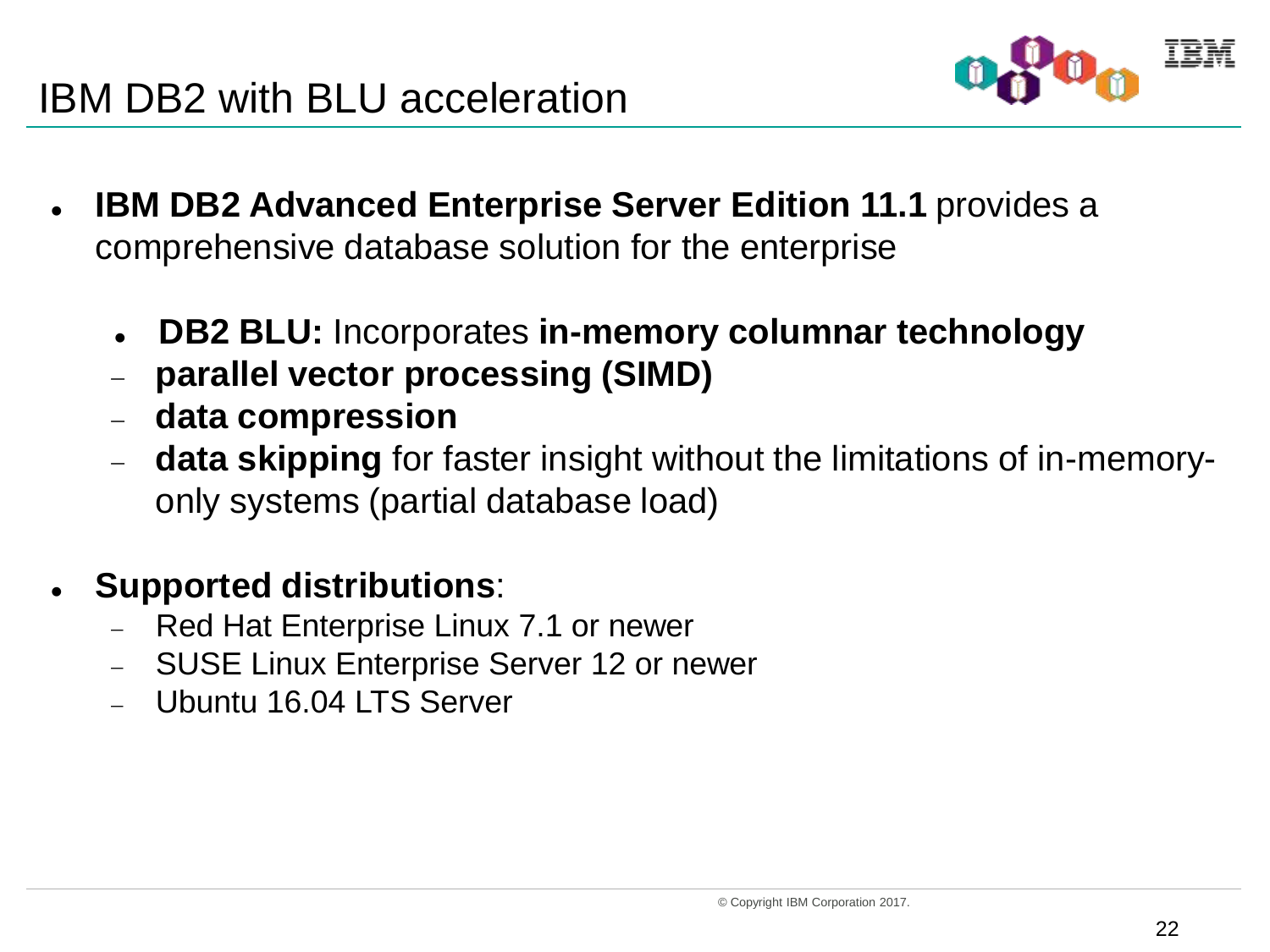

### IBM Spectrum Scale 4.2.3

- **IBM Spectrum Scale** is a high performance shared-disk file management solution
	- provides fast, reliable access to data from multiple servers
	- built on IBM General Parallel Filesystem (GPFS) technology
- **Features of the Advanced Edition**:
	- Asynchronous multisite disaster recovery (DR), enabling active/passive configuration at the fileset level
	- Information lifecycle management (ILM)
	- Support of the IBM Spectrum ProtectTM v7.1.4 backup- archive and Space Management client
	- Support for ECKD DASD and FCP attached SCSI disks
	- Heterogeneous clusters with client nodes without local storage access running Linux distributions from Red Hat and SUSE on x86 and Power®, and AIX® on Power
	- Supports of the a lot of IBM storage systems: IBM System Storage® DS8000® series, IBM Storwize® V7000 Disk Systems,...
- **Supported distributions**:
	- Red Hat Enterprise Linux 6.5 or newer
	- SUSE Linux Enterprise Server 11 SP3 or newer
	- Ubuntu 16.04 LTS Server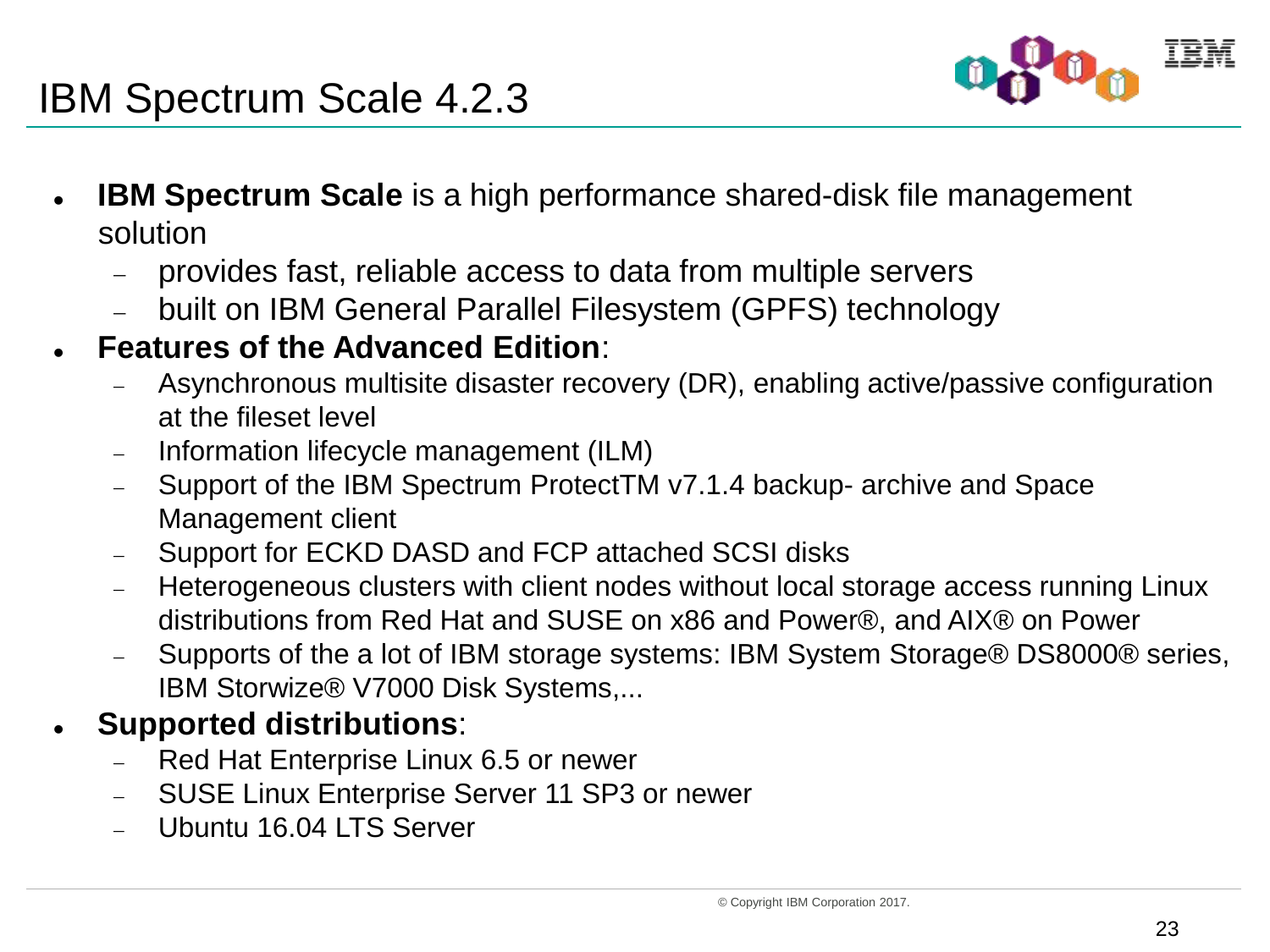

## Future Linux on IBM z Systems Technology

Software which has already been developed and integrated into the upstream packages - but is **not yet available** in any

Enterprise Linux Distribution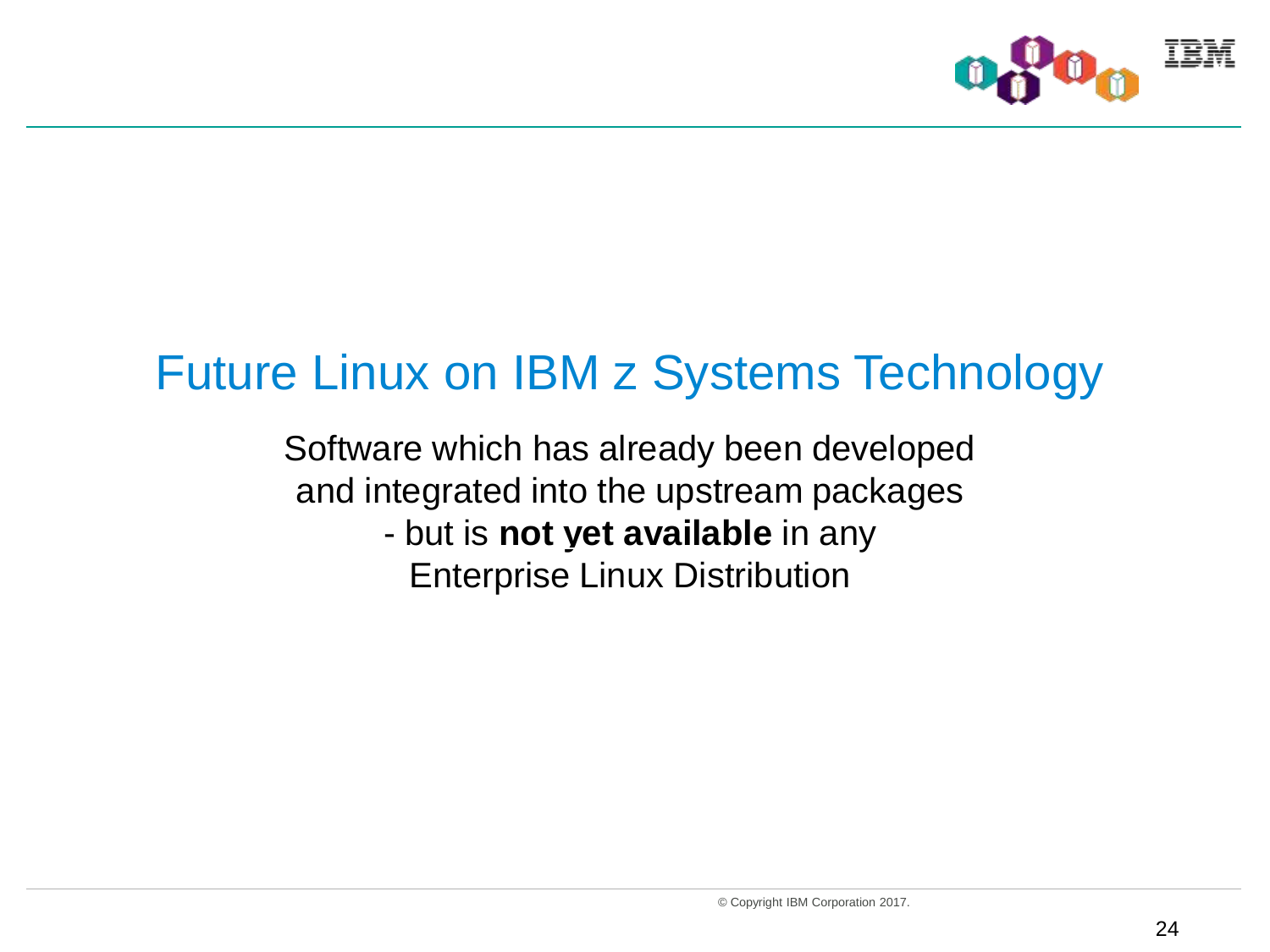### SMC-R concept / overview





RDMA technology provides the capability to allow hosts to logically share memory. The SMC-R protocol defines a means to exploit the shared memory for communications transparent to the applications!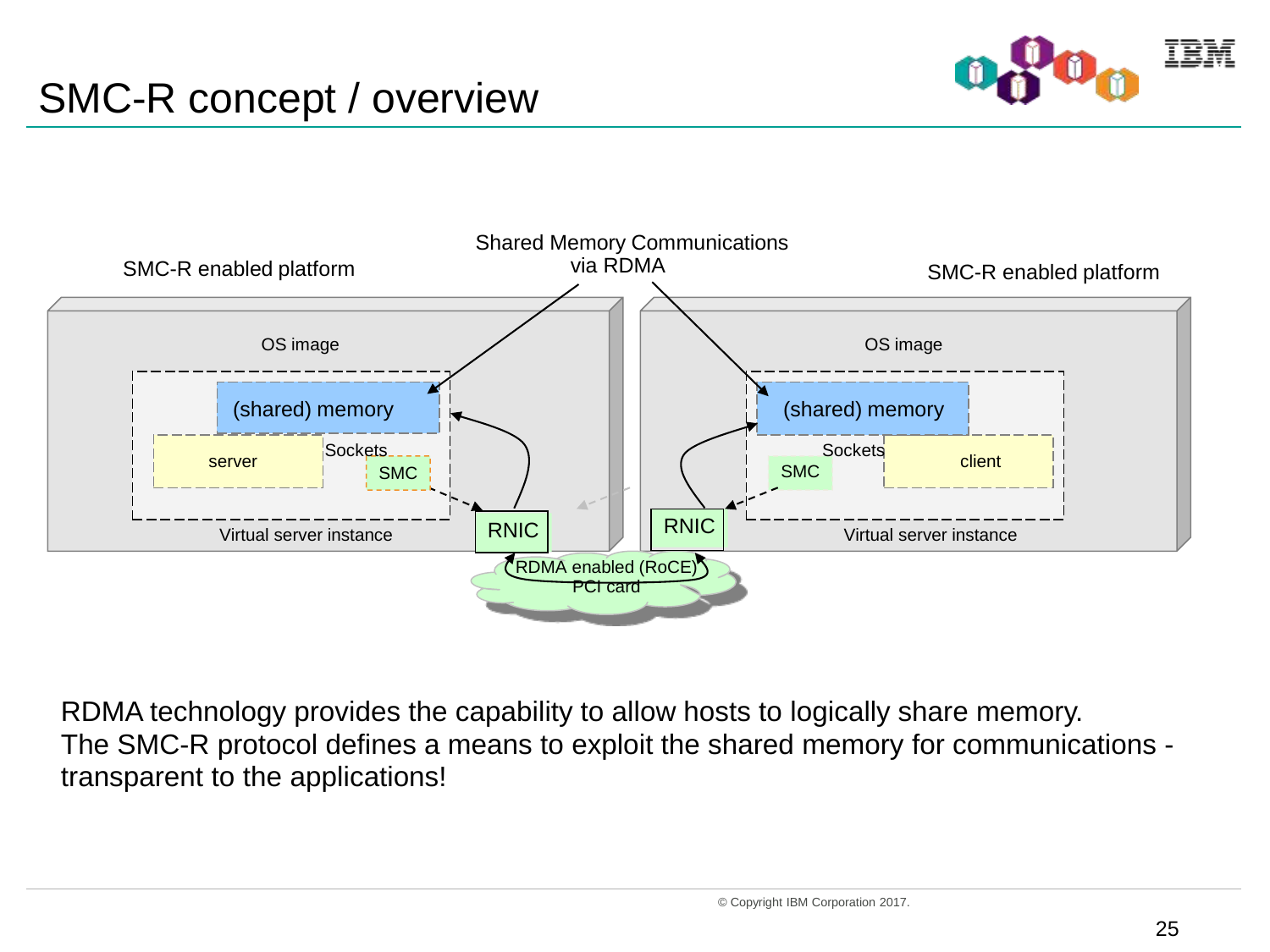SMC-R - Shared Memory Communication over RDMA

- Shared Memory Communications over RDMA (SMC-R)
	- new networking protocol allowing applications to exploit RDMA over Converged Ethernet (RoCE) with the socket interface
- Linux support for SMC-R uses a new address family **AF\_SMC**
	- The addressing scheme is the same as TCP, to "port" an application to SMC-R simply replace AF\_INET with AF\_SMC:

```
tcp_socket = socket(AF_INET, SOCK_STREAM, 0);
```

```
by
```

```
tcp_socket = socket(AF_SMC, SOCK_STREAM, 0);
```
- Alternatively a preload library can be used to intercept the socket call
- Automatic fallback to AF\_INET if the connection could not be established via SMC
- A first version of the Linux code is now upstream with kernel 4.11-rc1
	- is available as tech preview in **SLES 12 SP3** (GA expected September 2017)
	- The Linux variant is currently incompatible with z/OS
	- Some adjustments on Linux and z/OS required to connect Linux to z/OS via SMC-R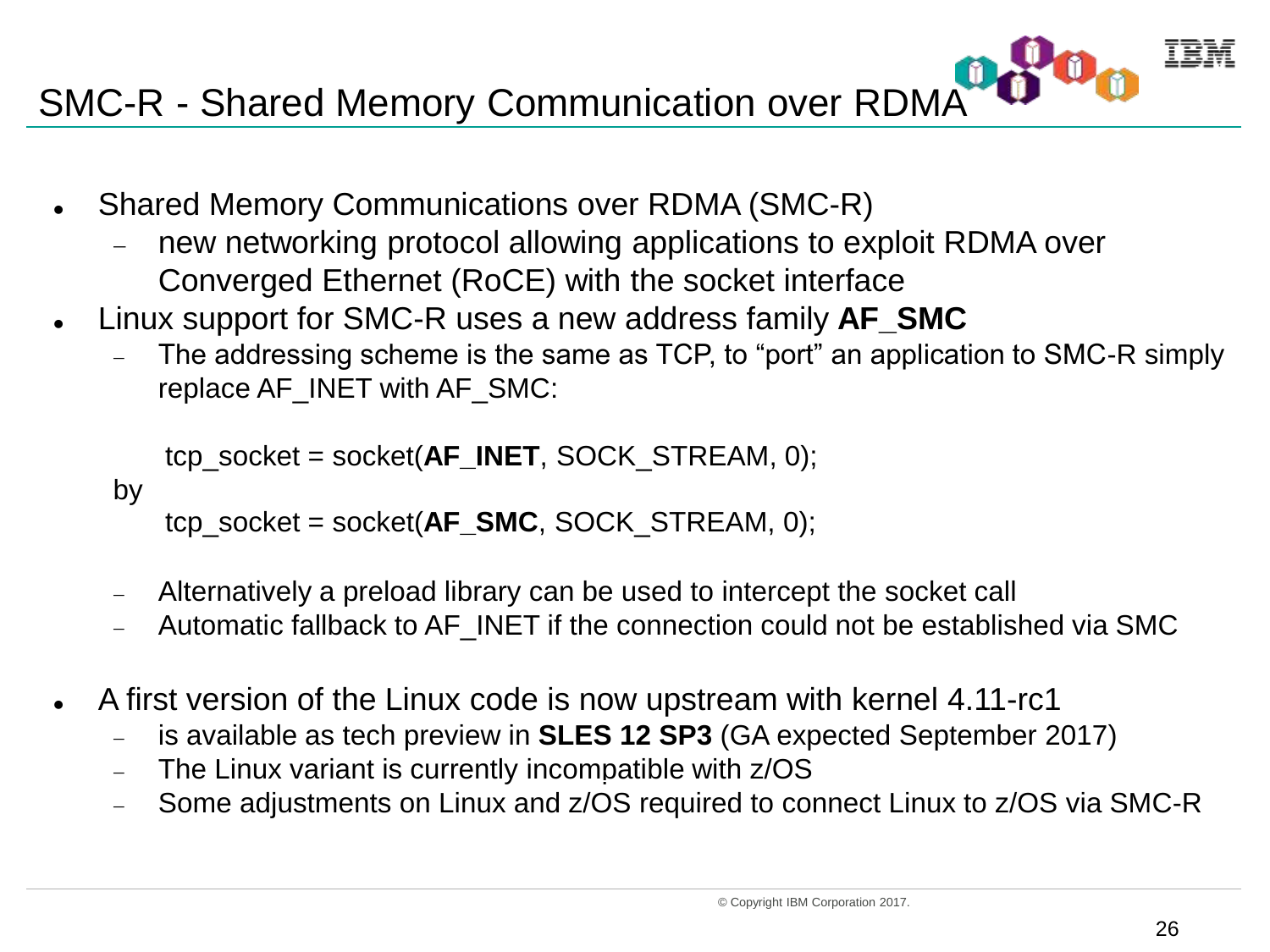

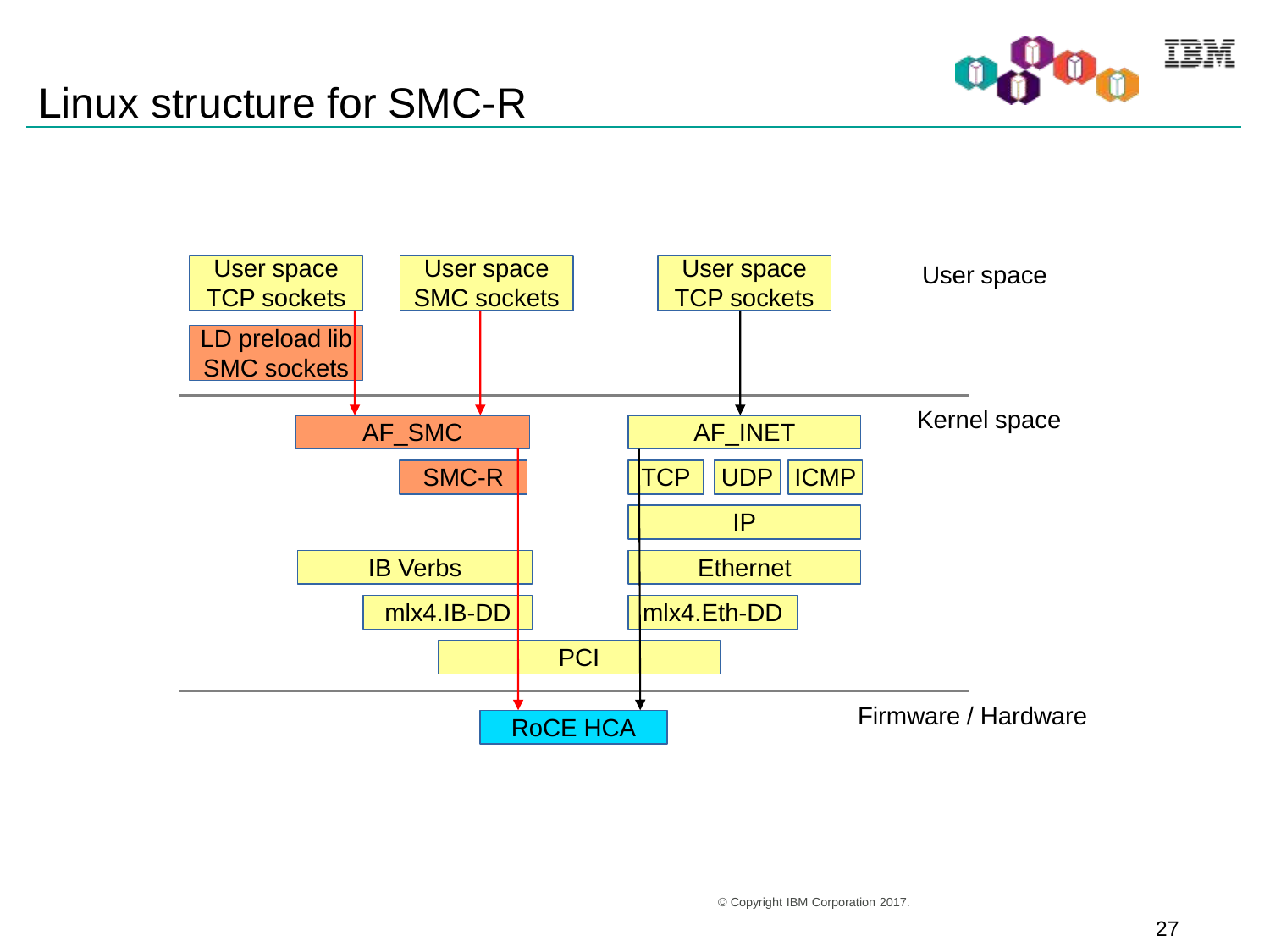

- **PCI call logical-processor query interface (kernel v4.6)**
	- Provide a user space interface to submit query requests for installed PCI functions.
- **PCI function-type specific measurement data (kernel v4.7)**
	- Enhances the statistics interface to display PCI function-specific measurement data for IBM z13 and later
- **PCI error reporting interface (kernel v4.9)**
	- Provide a sysfs interface to allow user space programs to trigger a deconfigure-andrepair action for a specific PCI function
- **PCI unique UIDs for domain enumeration (kernel v4.10)**
	- Use the PCI UID for the domain field of the PCI bus-id if firmware guarantees the uniqueness of these values
- **PCI I/O TLB flush enhancement (kernel v4.10)**
	- Reduce the number of RPCIT instructions in case the hypervisor does not announce that RPCIT can be omitted for invalid -> valid translation-table entry updates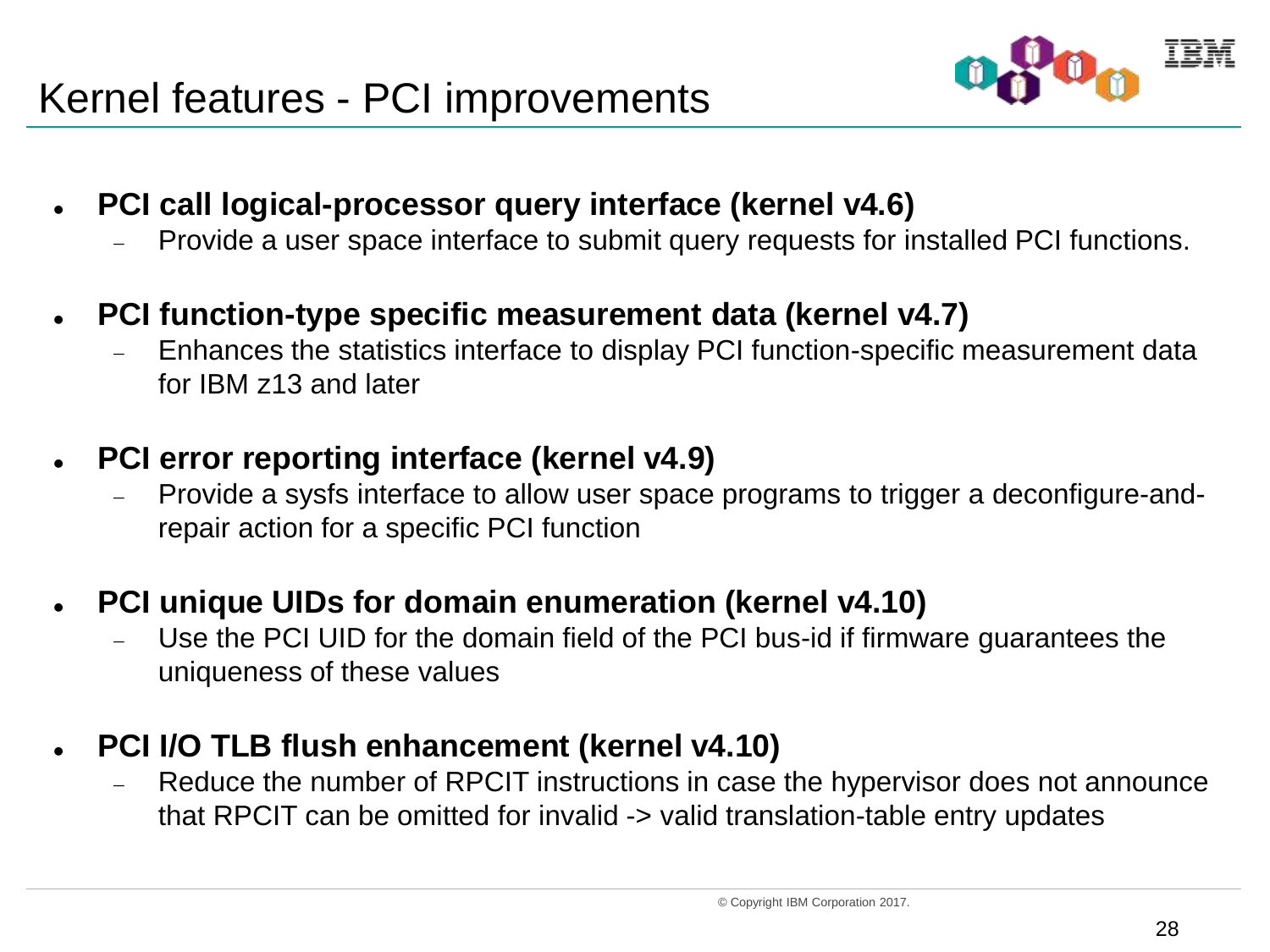

- **Query host access to volume (kernel v4.7)**
	- Add an interface to query if a DASD volume is online to another operation system instance.
- **DASD quick format mode for use with dasdfmt (kernel v4.7)**
	- Add an option to re-initialize an already formatted DASD device, just write VTOC and the label
- **DASD channel path aware error recovery (kernel v4.10)**
	- Improve robustness of the DASD device driver with multiple channel paths
	- If a channel path keeps getting errors the channel path will be removed as long as other paths are available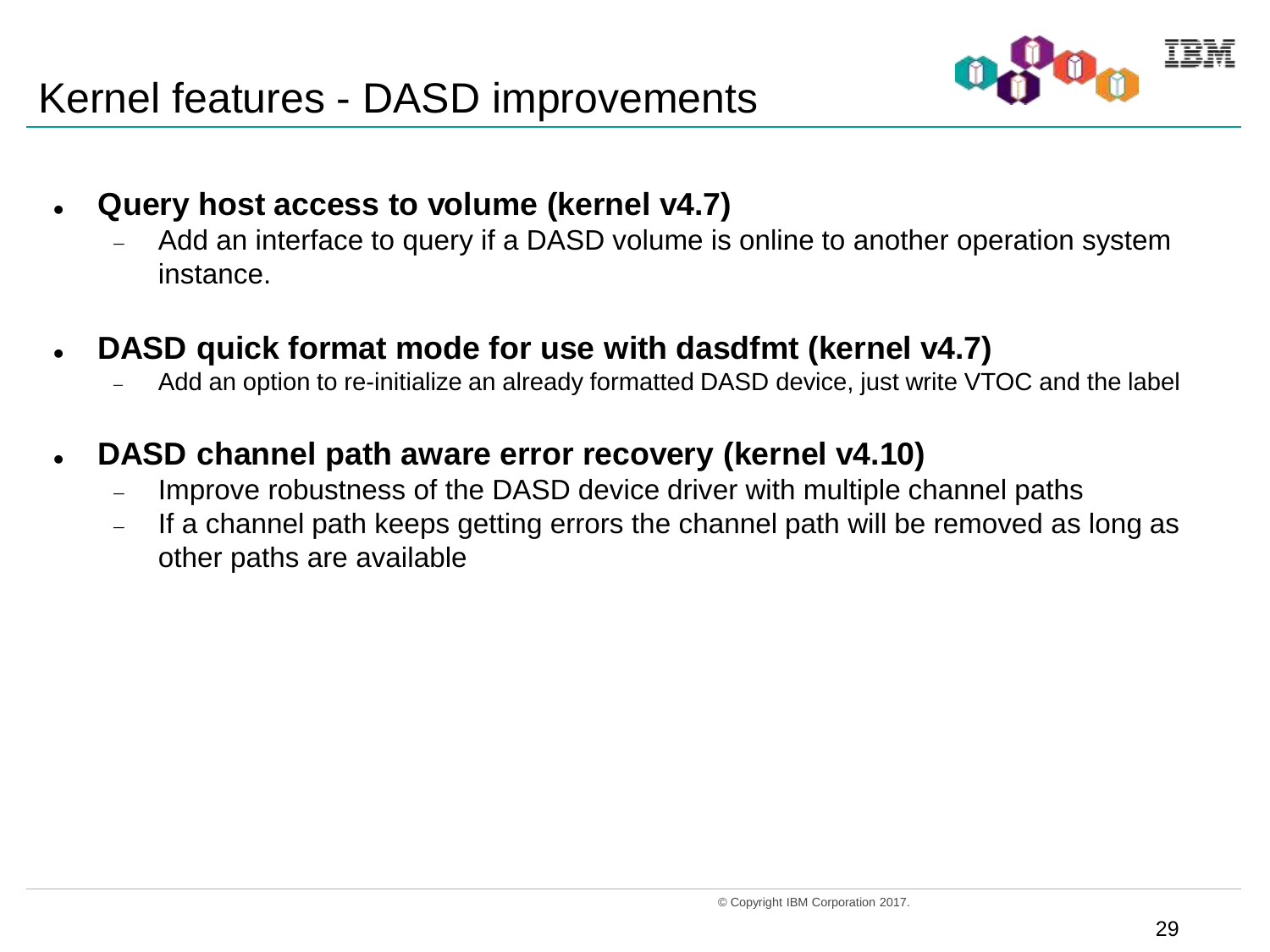

- **zcrypt workload balancing (kernel 4.10)**
	- The complexity of a cryptographic request determines how long it will take
	- Add requests weights and adapter speed ratings to find a better balance for the work between cards
- **zcrypt multi-domain support (kernel 4.10)**
	- The AP bus infrastructure used to support only one cryptographic domain, the associated queue of the card for the one domain has been equivalent to the card
	- Add code to differ between a card vs the queues of a card
	- Allows to use multiple cryptographic domains simultaneously
	- sysfs interface stays compatible to the old layout
	- Existing user space code continues to work with the default domain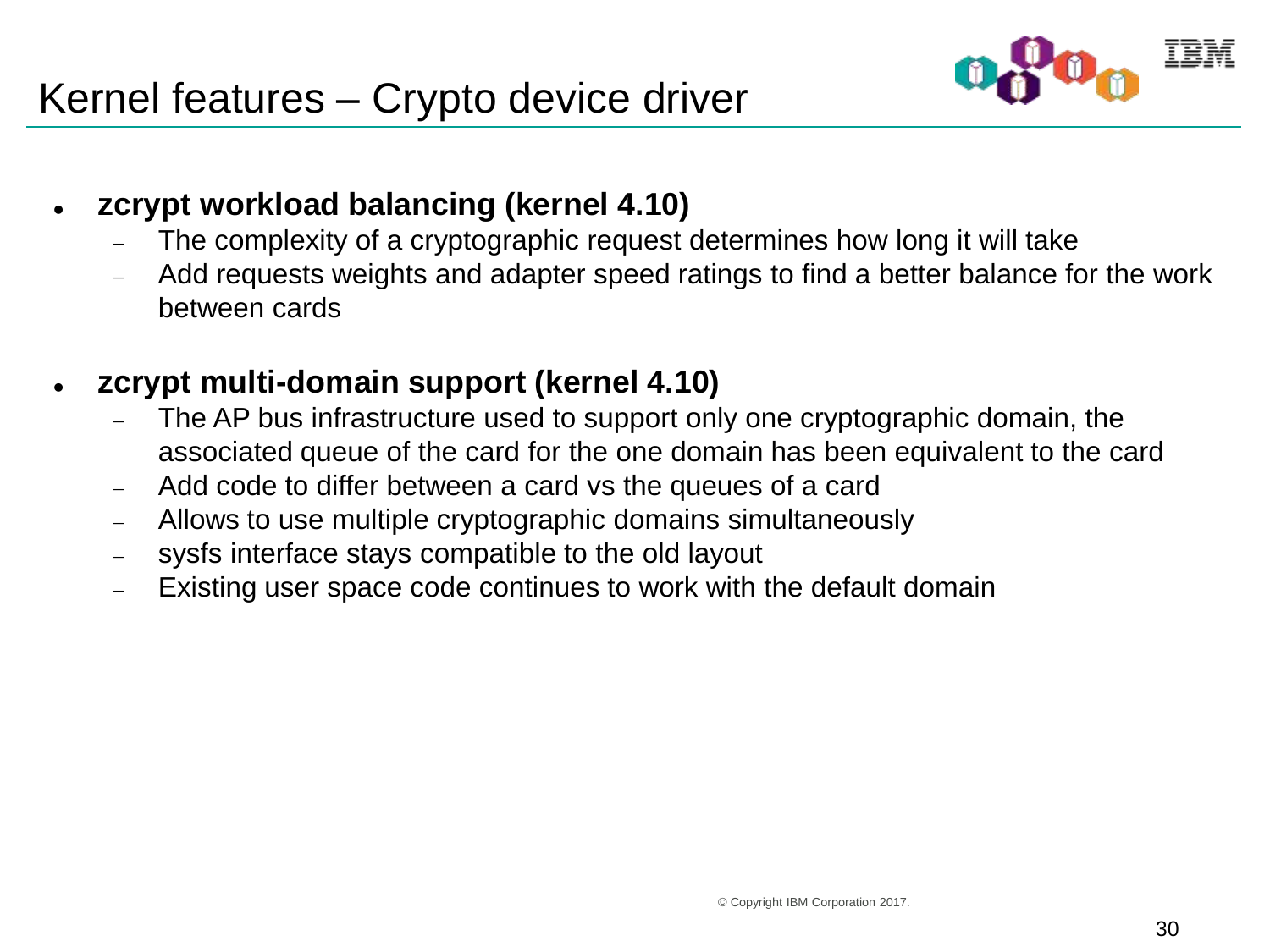

- **Scatter-gather for AF\_IUCV sockets (kernel 4.8)**
	- Avoid large continuous kernel buffer allocations for AF\_IUCV under z/VM
- **Show dynamic and static CPU speed in /proc/cpuinfo (kernel 4.8)**
	- Reports the static and dynamic MHz rating of each CPU
- **Add leap seconds to initial system time (kernel 4.8)**
	- The current number of leap seconds is a configuration setting of the local machine
	- If the leap seconds have been set correctly they must be subtracted from the TOD clock to determine UTC
- **Performance enhancement for RAID6 gen/xor (kernel 4.9)**
	- Speed up the RAID6 syndrome and xor functions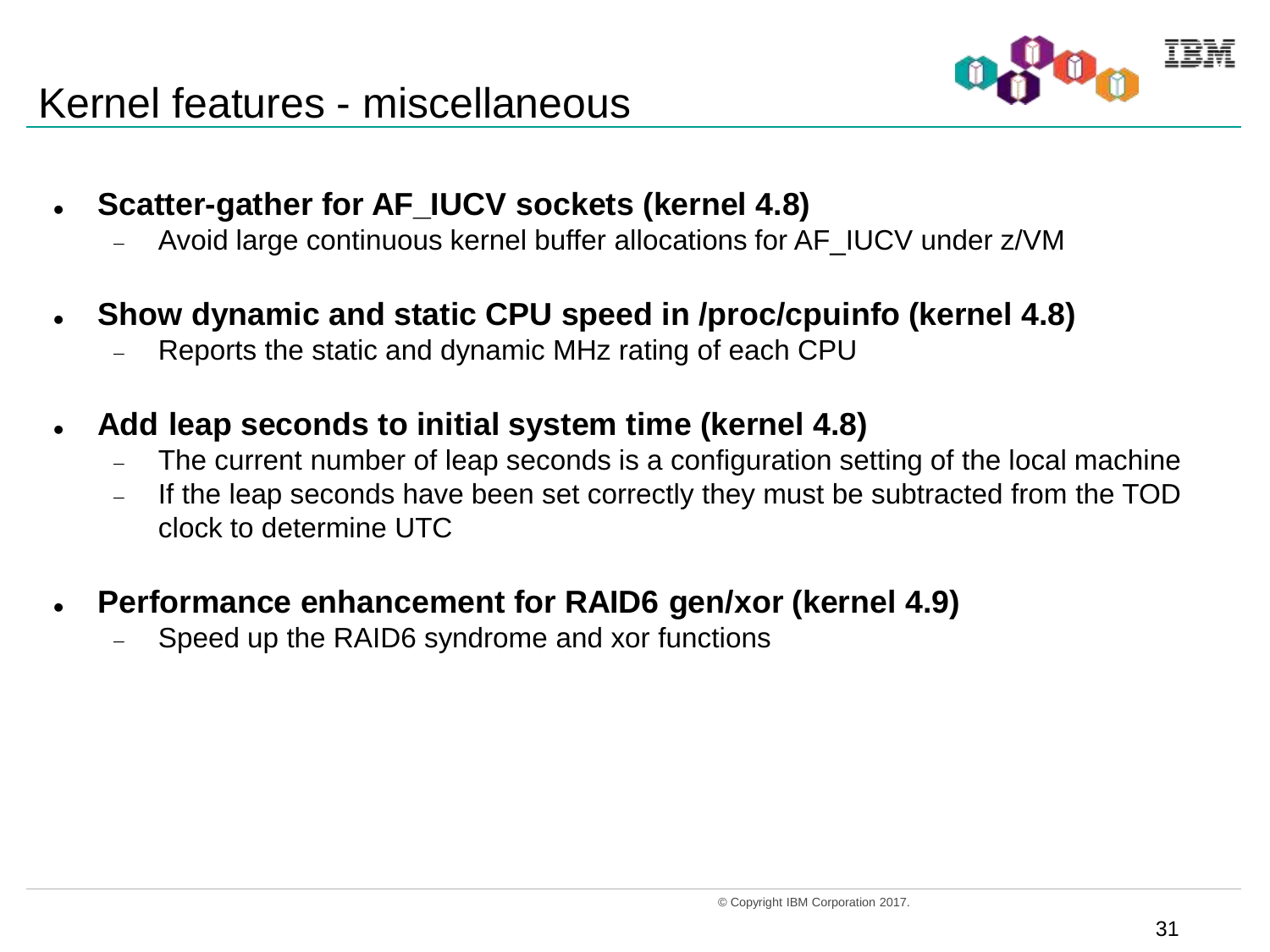

#### **KCOV support (kernel v4.8)**

- Aka "Kernel coverage information"
- Exposes kernel code coverage information in a form suitable for coverage-guided fuzzing (randomized testing).

### **UBSAN sanitizer (kernel v4.9)**

- Aka "Undefined behaviour sanity checker"
- Uses compile-time instrumentation to detect undefined behaviours at runtime.

### **CMA support (kernel v4.10)**

- Aka "Contiguous Memory Allocator"
- Allows subsystems to allocate big physically-contiguous blocks of memory.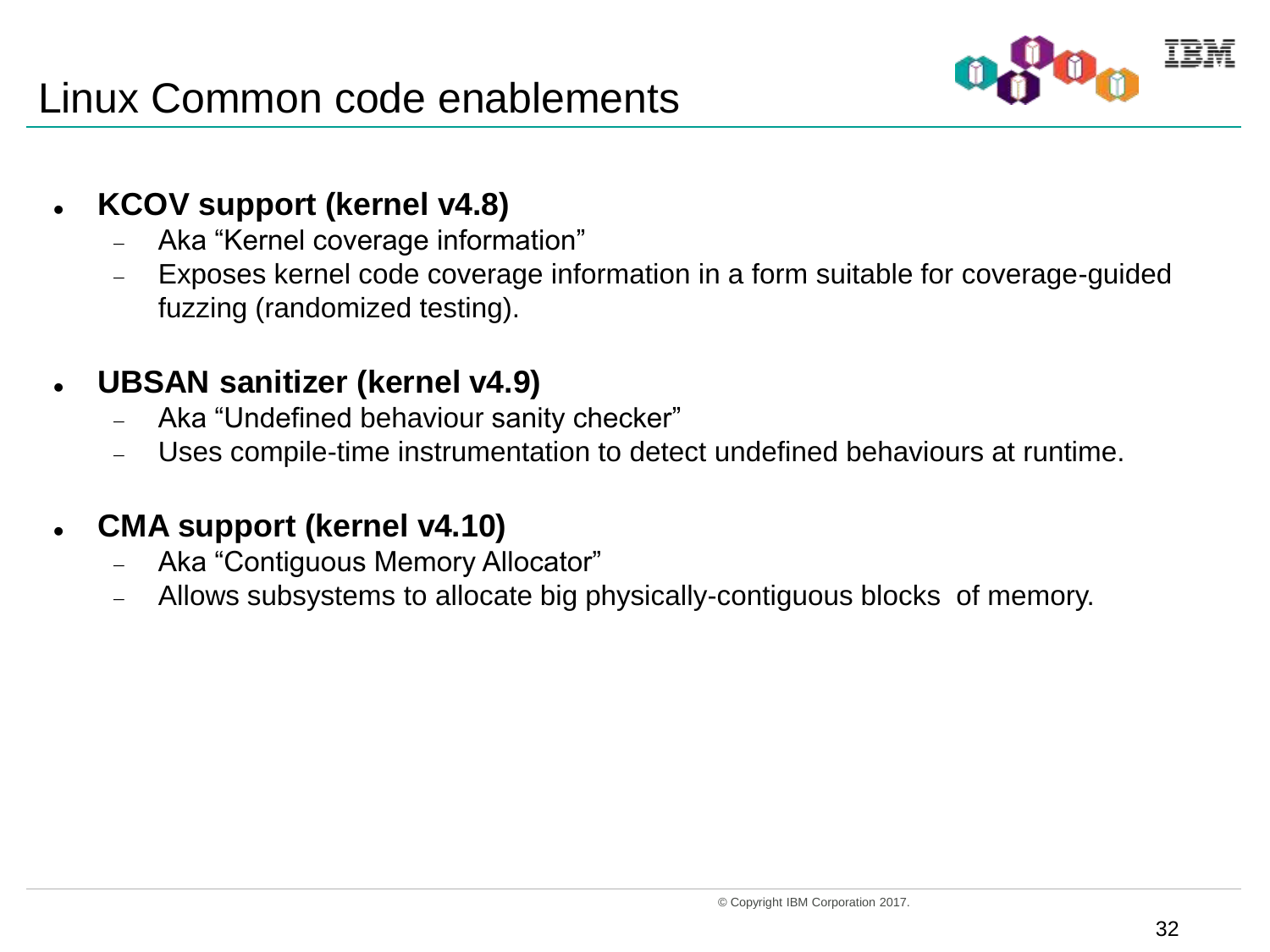

- **s390-tools is a package with a set of user space utilities to be used with the Linux on IBM z Systems distributions**
	- It is **the** essential tool chain for Linux on IBM z Systems
	- It contains everything from the boot loader to dump related tools for a system crash analysis
	- Latest version dated 09/2016 is 1.36.1
- **This software package is contained in all major (and IBM supported) enterprise Linux distributions which support on z Systems**
	- RedHat Enterprise Linux version 5, 6, and 7
	- SuSE Linux Enterprise Server version 10, 11, and 12
	- Ubuntu 16.04 Xenial Xerus
- **Website:** <http://www.ibm.com/developerworks/linux/linux390/s390-tools.html>
- **Feedback: linux390@de.ibm.com**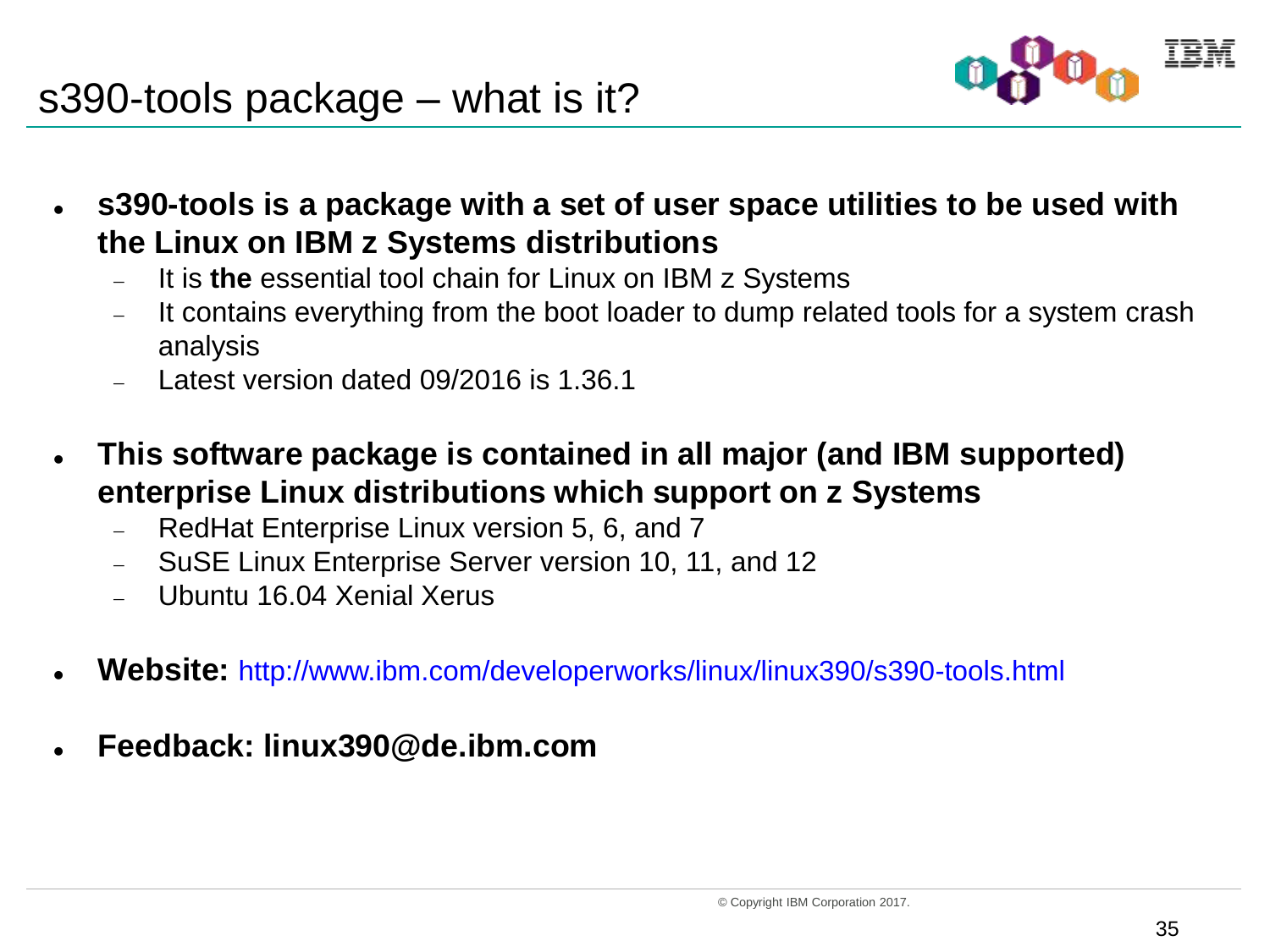

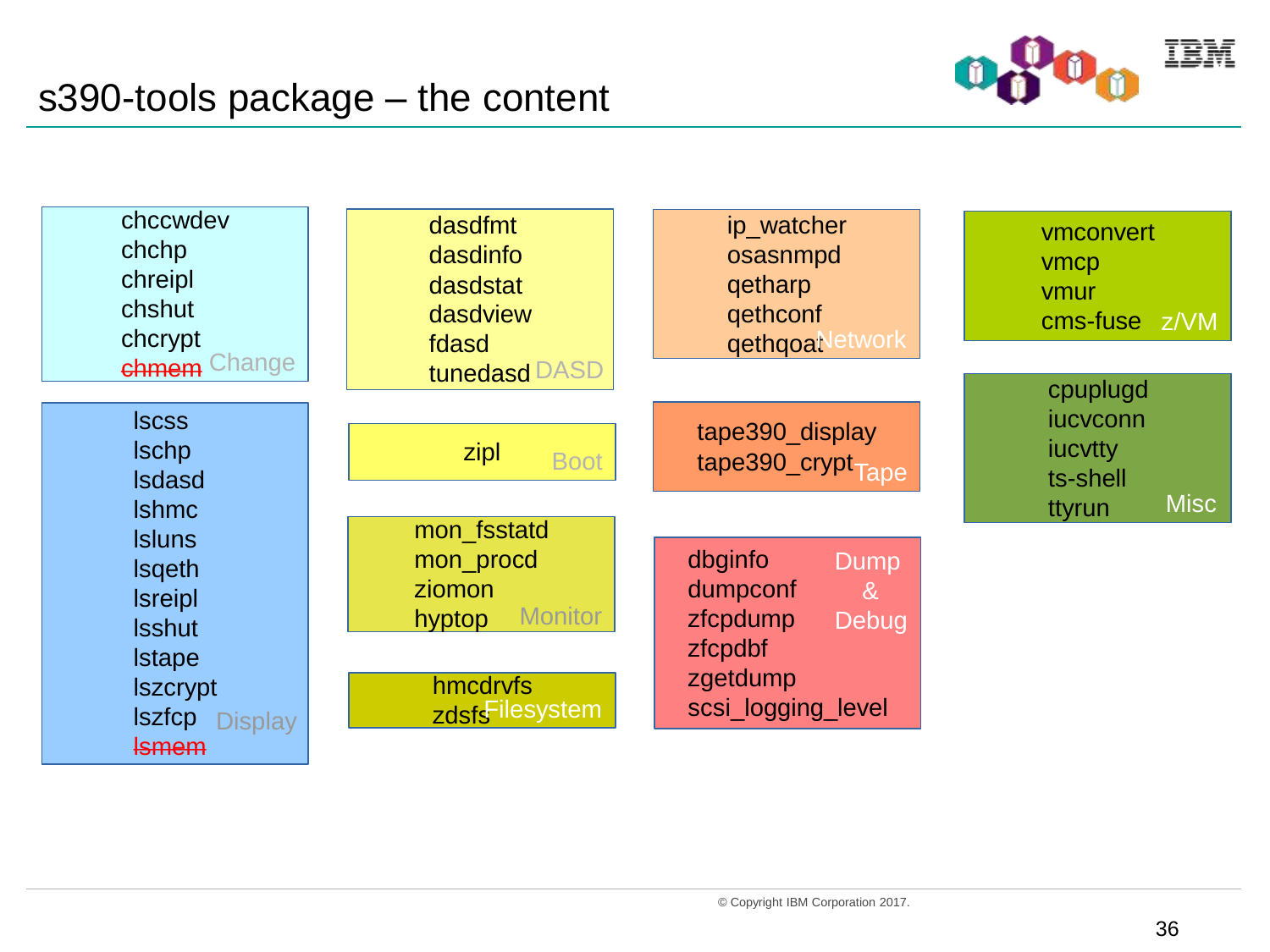



Tools rewritten from Perl to C and moved to the util-linux package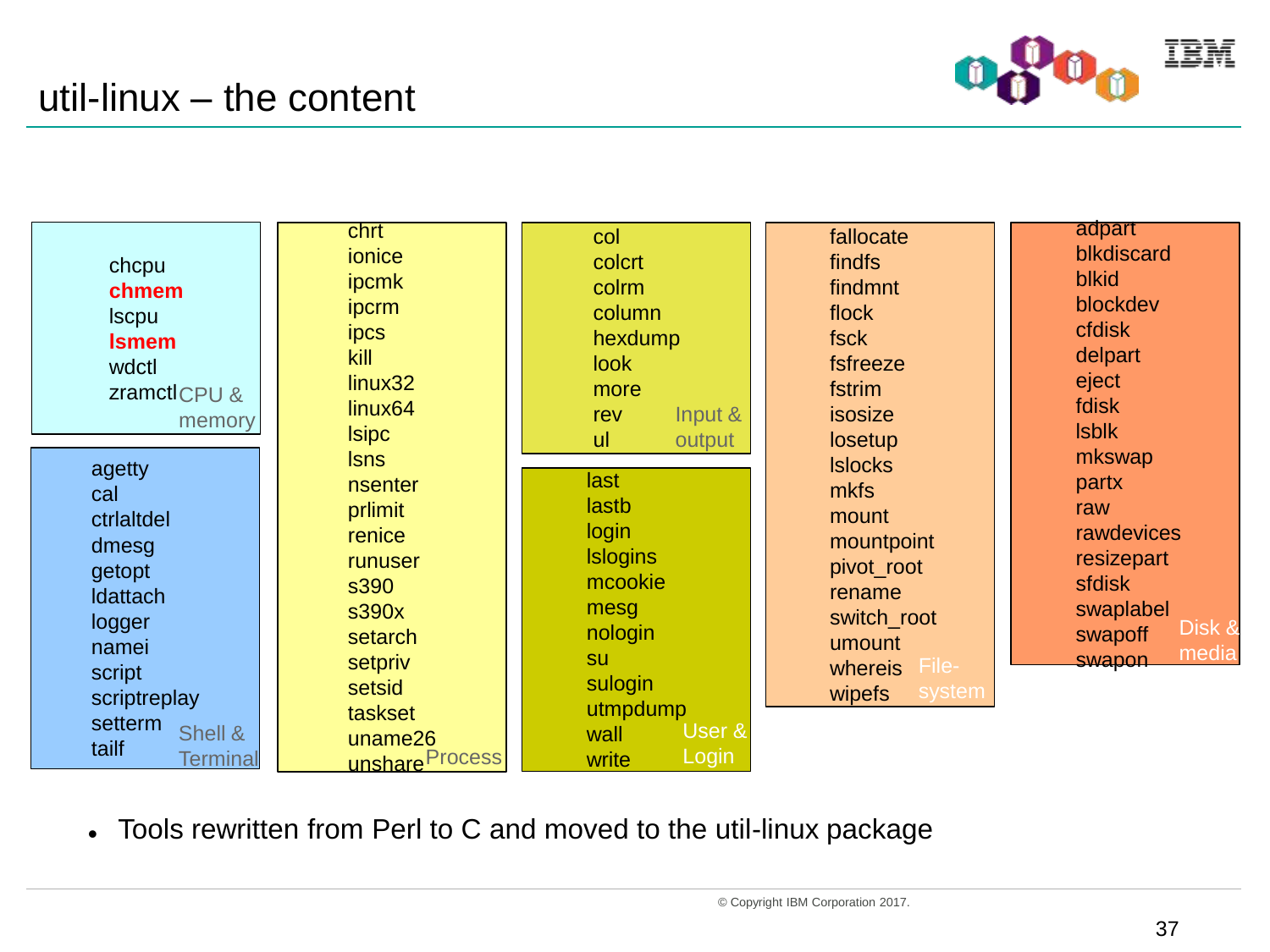



- **The central location for finding and organizing information about IBM products**
- **How to get there:**
	- **Search for "IBM Knowledge Center" or go directly to**
	- <https://www.ibm.com/support/knowledgecenter/>
- **How to get to Linux on IBM z Systems stuff:**
	- Search for "Linux z" within IBM Knowledge Center or go directly to
	- [https://www.ibm.com/support/knowledgecenter/linuxonibm/liaaf/lnz\\_r\\_main.html](https://www.ibm.com/support/knowledgecenter/linuxonibm/liaaf/lnz_r_main.html)

### **Highlights**:

- Mobile enabled
- Not only pdf, but also full text view and search
- Classified by topics
- Direct links to related information like Redbooks, Whitepapers,…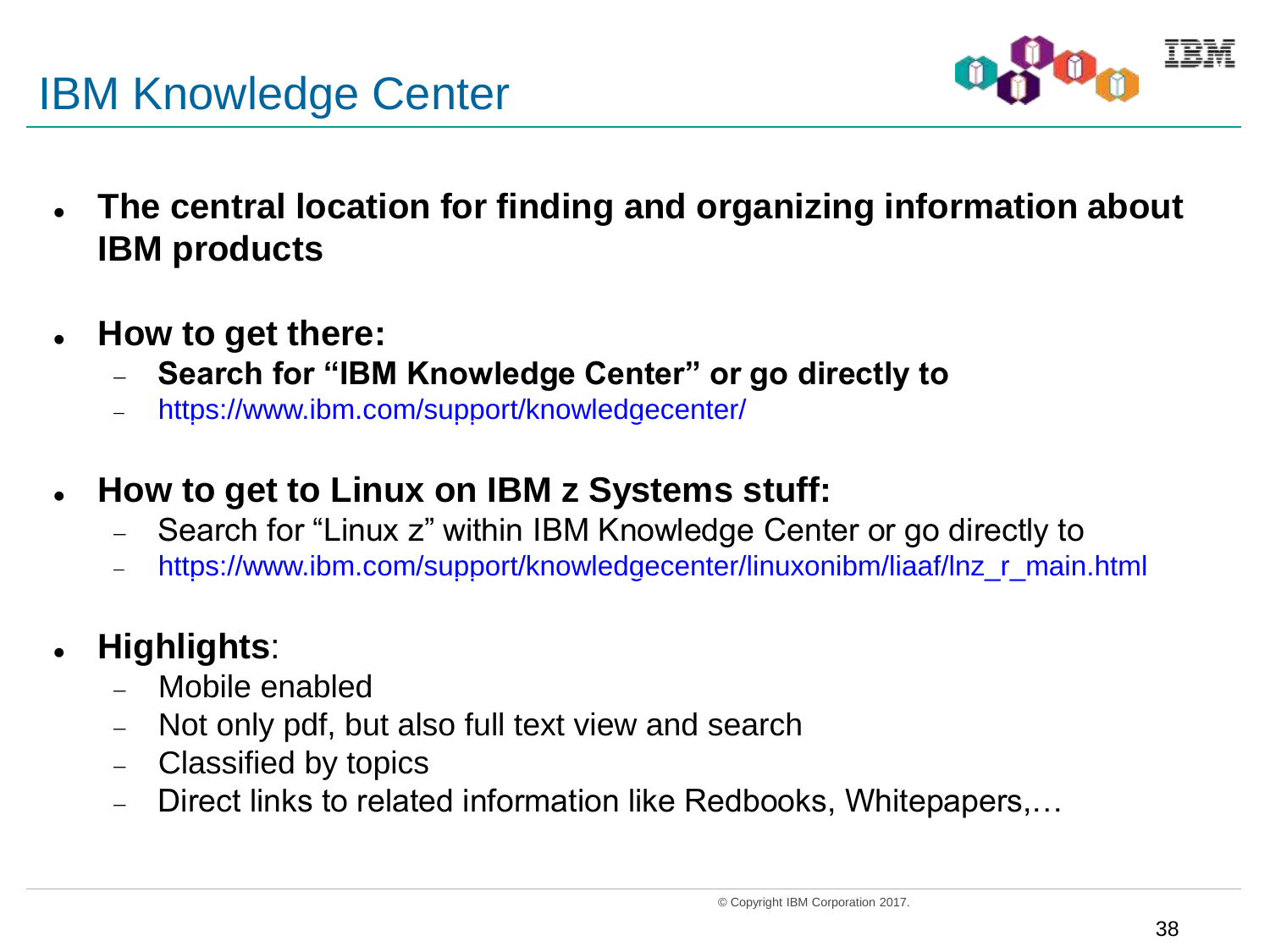

#### **Linux on IBM z Systems (official):**

**<http://www-03.ibm.com/systems/z/os/linux/index.html>**

**Linux on IBM z Systems (technical):**

**<http://www.ibm.com/developerworks/linux/linux390/index.html>**

#### **z/VM main site:**

**[http://www-03.ibm.com/systems/z/solutions/virtualization/zvm](http://www-03.ibm.com/systems/z/solutions/virtualization/zvm/)**

#### **IBM Wave for z/VM:**

**[http://www-03.ibm.com/systems/z/solutions/virtualization/wave](http://www-03.ibm.com/systems/z/solutions/virtualization/wave/) IBM Blockchain:**

**<https://www.ibm.com/blockchain/index.html>**

#### **IBM DB2 for Linux:**

**<https://www.ibm.com/analytics/us/en/technology/db2/db2-linux-unix-windows.html> IBM Spectrum Scale:**

**<http://www-03.ibm.com/systems/storage/spectrum/scale/index.html>**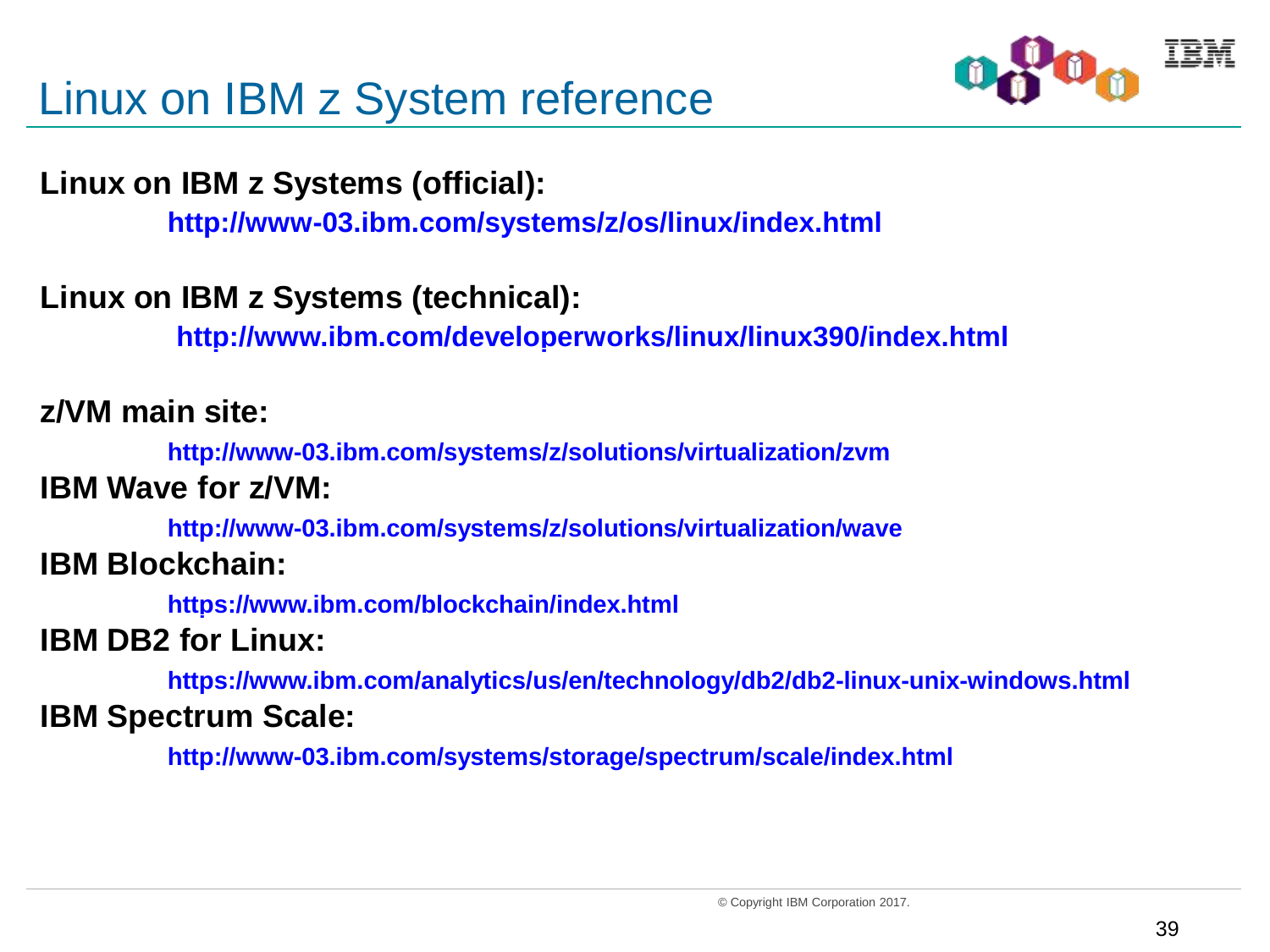

# **Questions?**

*Wilhelm Mild*

*IBM Executive IT Architect*

**IT Architecture**<br>Chieffused IT Architect

The Open Group en

Certified **Distinguished Architect** 





*IBM Deutschland Research & Development GmbH Schönaicher Strasse 220 71032 Böblingen, Germany*

*Office: +49 (0)7031-16-3796 wilhelm.mild@de.ibm.com*

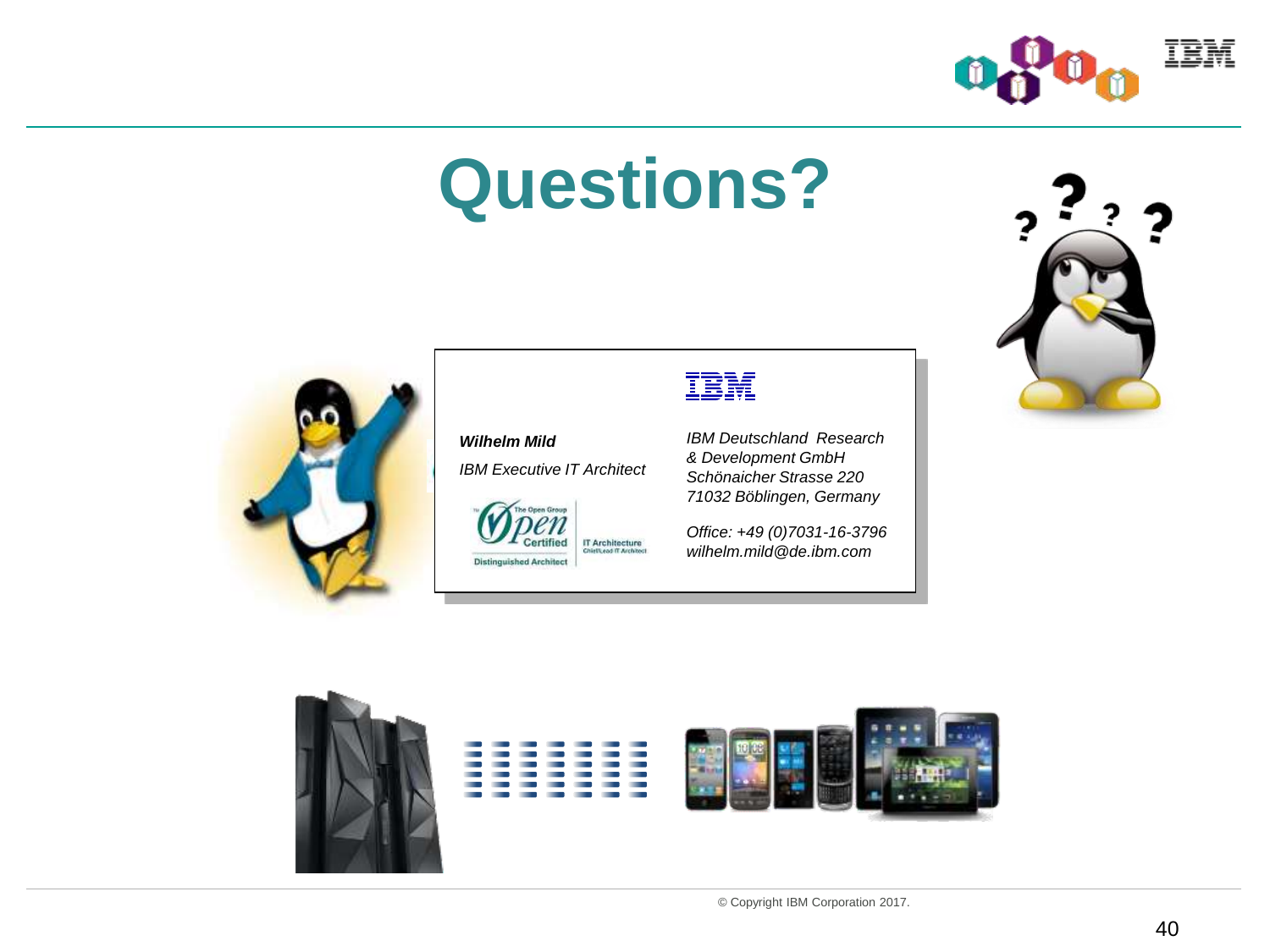

The following are trademarks of the International Business Machines Corporation in the United States and/or other countries. For a complete list of IBM Trademarks, see www.ibm.com/legal/copytrade.shtml:

IBM, the IBM logo, BladeCenter, Calibrated Vectored Cooling, ClusterProven, Cool Blue, POWER, PowerExecutive, Predictive Failure Analysis, ServerProven, System p, System Storage, System x , z Systems, WebSphere, DB2 and Tivoli are trademarks of IBM Corporation in the United States and/or other countries. For a list of additional IBM trademarks, please see http://ibm.com/legal/copytrade.shtml.

The following are trademarks or registered trademarks of other companies: Java and all Java based trademarks and logos are trademarks of Sun Microsystems, Inc., in the United States and other countries or both Microsoft, Windows,Windows NT and the Windows logo are registered trademarks of Microsoft Corporation in the United States, other countries, or both. Intel, Intel logo, Intel Inside, Intel Inside logo, Intel Centrino, Intel Centrino logo, Celeron, Intel Xeon, Intel SpeedStep, Itanium, and Pentium are trademarks or registered trademarks of Intel Corporation or its subsidiaries in the United States and other countries.

UNIX is a registered trademark of The Open Group in the United States and other countries or both. Linux is a trademark of Linus Torvalds in the United States, other countries, or both. Cell Broadband Engine is a trademark of Sony Computer Entertainment Inc. InfiniBand is a trademark of the InfiniBand Trade Association.

Other company, product, or service names may be trademarks or service marks of others.

NOTES: Linux penguin image courtesy of Larry Ewing (lewing@isc.tamu.edu) and The GIMP

Any performance data contained in this document was determined in a controlled environment. Actual results may vary significantly and are dependent on many factors including system hardware configuration and software design and configuration. Some measurements quoted in this document may have been made on development-level systems. There is no guarantee these measurements will be the same on generally-available systems. Users of this document should verify the applicable data for their specific environment. IBM hardware products are manufactured from new parts, or new and serviceable used parts. Regardless, our warranty terms apply.

Information is provided "AS IS" without warranty of any kind. All customer examples cited or described in this presentation are presented as illustrations of the manner in which some customers have used IBM products and the results they may have achieved. Actual environmental costs and performance characteristics will vary depending on individual customer configurations and conditions.